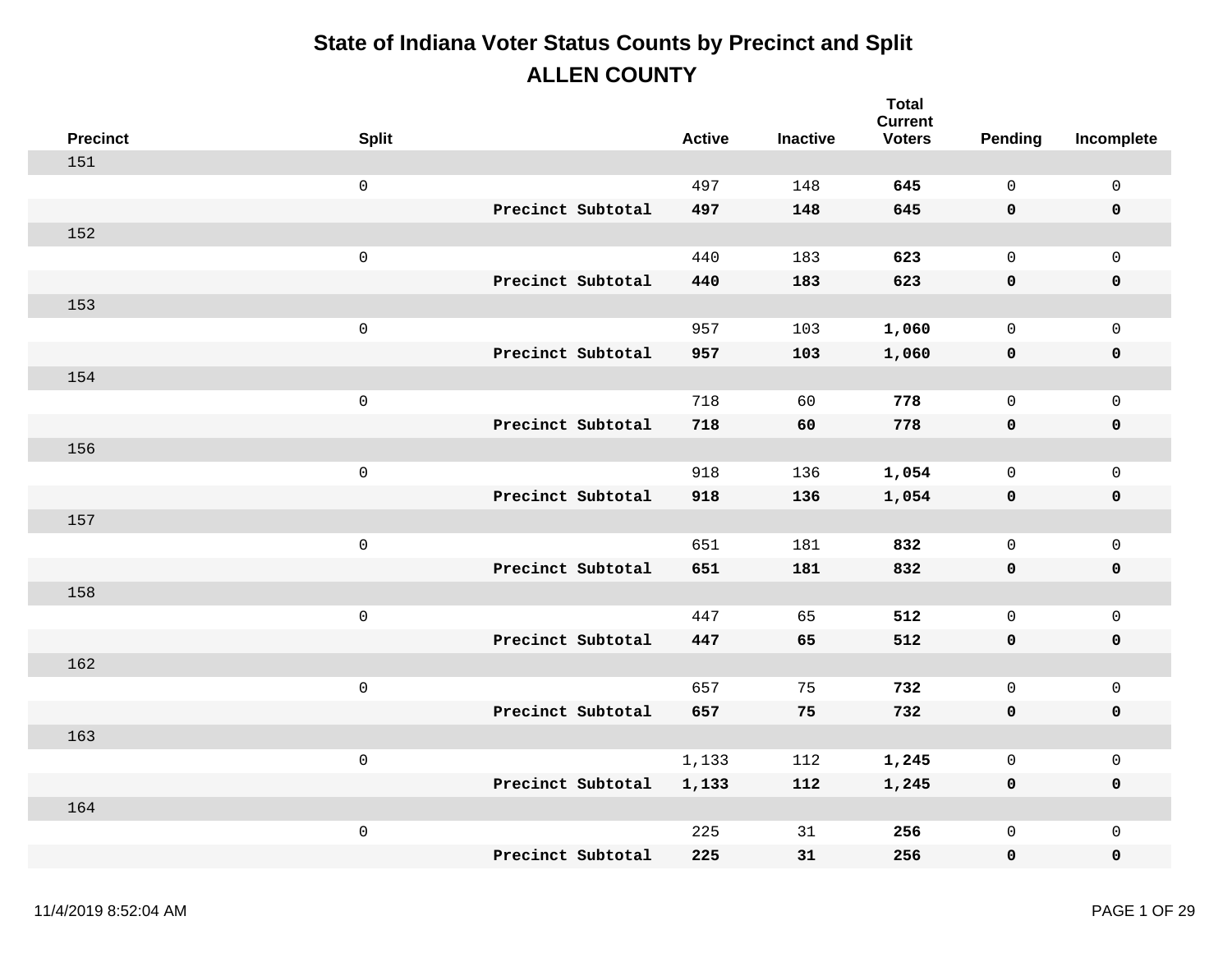| <b>Precinct</b> | <b>Split</b>        |                   | <b>Active</b> | <b>Inactive</b> | <b>Total</b><br><b>Current</b><br><b>Voters</b> | <b>Pending</b> | Incomplete   |
|-----------------|---------------------|-------------------|---------------|-----------------|-------------------------------------------------|----------------|--------------|
| 166             |                     |                   |               |                 |                                                 |                |              |
|                 | $\mathsf{O}$        |                   | 1,009         | 163             | 1,172                                           | $\mathbf 0$    | 0            |
|                 |                     | Precinct Subtotal | 1,009         | 163             | 1,172                                           | $\mathbf 0$    | $\mathbf 0$  |
| 168             |                     |                   |               |                 |                                                 |                |              |
|                 | $\mathsf{O}\xspace$ |                   | 876           | 133             | 1,009                                           | $\mathsf{O}$   | $\mathsf{O}$ |
|                 |                     | Precinct Subtotal | 876           | 133             | 1,009                                           | $\mathbf 0$    | $\pmb{0}$    |
| 169             |                     |                   |               |                 |                                                 |                |              |
|                 | $\mathsf 0$         |                   | 795           | 175             | 970                                             | $\mathbf 0$    | $\mathsf{O}$ |
|                 |                     | Precinct Subtotal | 795           | 175             | 970                                             | $\mathbf 0$    | $\mathbf 0$  |
| 170             |                     |                   |               |                 |                                                 |                |              |
|                 | $\mathsf{O}\xspace$ |                   | 1,533         | 137             | 1,670                                           | $\mathbf 0$    | $\mathbf 0$  |
|                 |                     | Precinct Subtotal | 1,533         | 137             | 1,670                                           | $\mathbf 0$    | $\mathbf 0$  |
| 172             |                     |                   |               |                 |                                                 |                |              |
|                 | $\mathsf{O}$        |                   | 969           | 119             | 1,088                                           | $\mathbf 0$    | $\mathbf 0$  |
|                 |                     | Precinct Subtotal | 969           | 119             | 1,088                                           | 0              | $\mathbf 0$  |
| 174             |                     |                   |               |                 |                                                 |                |              |
|                 | $\mathsf 0$         |                   | 440           | 92              | 532                                             | $\mathsf{O}$   | $\mathsf{O}$ |
|                 |                     | Precinct Subtotal | 440           | 92              | 532                                             | 0              | $\pmb{0}$    |
| 175             |                     |                   |               |                 |                                                 |                |              |
|                 | $\mathsf 0$         |                   | 672           | 67              | 739                                             | $\mathsf{O}$   | $\mathsf{O}$ |
|                 |                     | Precinct Subtotal | 672           | 67              | 739                                             | 0              | $\mathbf 0$  |
| 176             |                     |                   |               |                 |                                                 |                |              |
|                 | $\mathsf 0$         |                   | 687           | 103             | 790                                             | $\mathsf{O}$   | $\mathbf 0$  |
|                 |                     | Precinct Subtotal | 687           | 103             | 790                                             | 0              | $\mathbf 0$  |
| 177             |                     |                   |               |                 |                                                 |                |              |
|                 | $\mathsf 0$         |                   | 1,315         | 133             | 1,448                                           | 0              | $\mathsf 0$  |
|                 |                     | Precinct Subtotal | 1,315         | 133             | 1,448                                           | 0              | $\mathbf 0$  |
| 178             |                     |                   |               |                 |                                                 |                |              |
|                 | $\mathsf 0$         |                   | 960           | 108             | 1,068                                           | 0              | $\mathsf{O}$ |
|                 |                     | Precinct Subtotal | 960           | 108             | 1,068                                           | 0              | $\mathbf 0$  |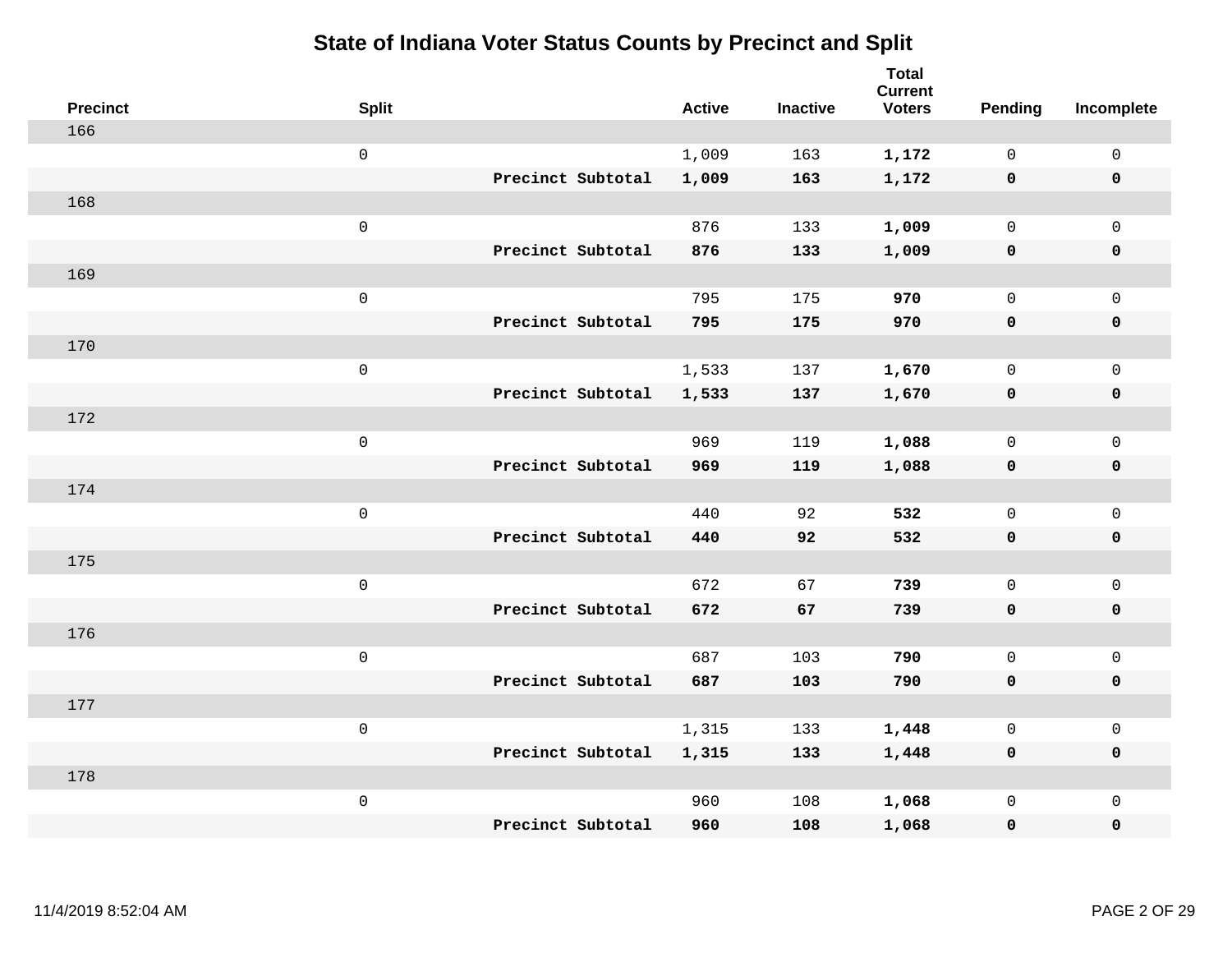| <b>Precinct</b> | <b>Split</b>        | <b>Active</b> | <b>Inactive</b> | <b>Total</b><br><b>Current</b><br><b>Voters</b> | Pending      | Incomplete          |
|-----------------|---------------------|---------------|-----------------|-------------------------------------------------|--------------|---------------------|
| 179             |                     |               |                 |                                                 |              |                     |
|                 | $\mathsf{O}$        | 910           | 139             | 1,049                                           | $\mathbf 0$  | $\mathsf{O}$        |
|                 | Precinct Subtotal   | 910           | 139             | 1,049                                           | $\mathbf 0$  | $\mathbf 0$         |
| 180             |                     |               |                 |                                                 |              |                     |
|                 | $\mathsf{O}\xspace$ | 1,331         | 228             | 1,559                                           | $\mathbf 0$  | $\mathsf{O}$        |
|                 | Precinct Subtotal   | 1,331         | 228             | 1,559                                           | $\mathbf 0$  | 0                   |
| 183             |                     |               |                 |                                                 |              |                     |
|                 | $\mathsf 0$         | 735           | 94              | 829                                             | $\mathbf 0$  | $\mathsf{O}\xspace$ |
|                 | Precinct Subtotal   | 735           | 94              | 829                                             | 0            | 0                   |
| 184             |                     |               |                 |                                                 |              |                     |
|                 | $\mathsf{O}\xspace$ | 659           | 72              | 731                                             | $\mathbf 0$  | $\mathsf{O}\xspace$ |
|                 | Precinct Subtotal   | 659           | 72              | 731                                             | $\mathbf 0$  | 0                   |
| 185             |                     |               |                 |                                                 |              |                     |
|                 | $\mathsf{O}\xspace$ | 1,039         | 123             | 1,162                                           | $\mathbf 0$  | $\mathsf{O}$        |
|                 | Precinct Subtotal   | 1,039         | 123             | 1,162                                           | $\mathbf 0$  | 0                   |
| 186             |                     |               |                 |                                                 |              |                     |
|                 | $\mathsf{O}\xspace$ | 1,125         | 148             | 1,273                                           | $\mathsf{O}$ | $\mathsf{O}$        |
|                 | Precinct Subtotal   | 1,125         | 148             | 1,273                                           | 0            | 0                   |
| 188             |                     |               |                 |                                                 |              |                     |
|                 | $\mathsf 0$         | 892           | 98              | 990                                             | $\mathsf{O}$ | $\mathsf{O}$        |
|                 | Precinct Subtotal   | 892           | 98              | 990                                             | 0            | 0                   |
| 189             |                     |               |                 |                                                 |              |                     |
|                 | $\mathsf 0$         | 979           | 112             | 1,091                                           | $\mathsf{O}$ | $\mathsf{O}\xspace$ |
|                 | Precinct Subtotal   | 979           | 112             | 1,091                                           | 0            | 0                   |
| 190             |                     |               |                 |                                                 |              |                     |
|                 | $\mathsf{O}\xspace$ | 1,233         | 119             | 1,352                                           | 0            | $\mathsf 0$         |
|                 | Precinct Subtotal   | 1,233         | 119             | 1,352                                           | $\mathbf 0$  | 0                   |
| 192             |                     |               |                 |                                                 |              |                     |
|                 | $\mathsf 0$         | 721           | 108             | 829                                             | $\mathsf{O}$ | $\mathsf{O}$        |
|                 | Precinct Subtotal   | 721           | 108             | 829                                             | 0            | 0                   |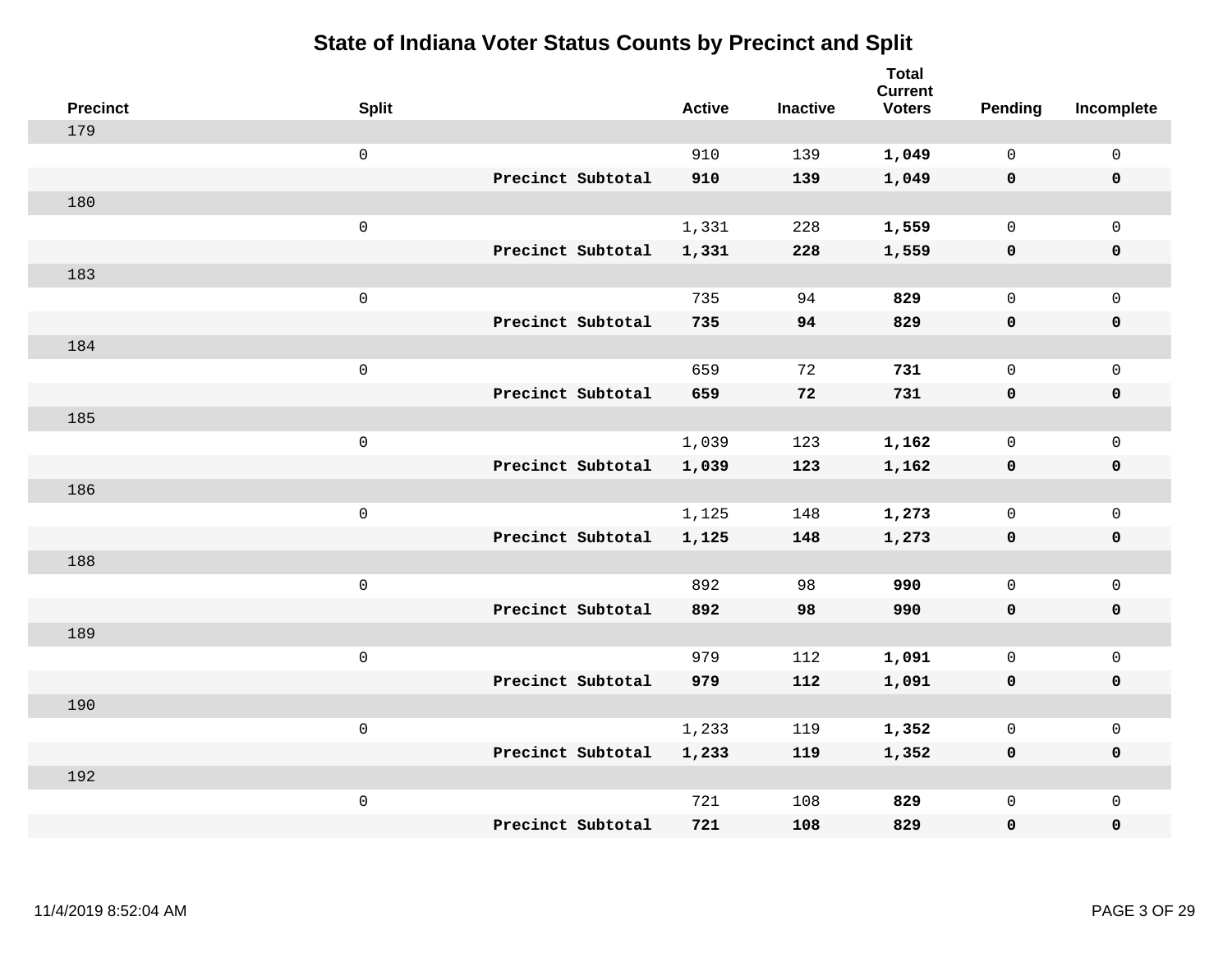| <b>Precinct</b> | <b>Split</b>        |                   | <b>Active</b> | <b>Inactive</b> | <b>Total</b><br><b>Current</b><br><b>Voters</b> | Pending             | Incomplete          |
|-----------------|---------------------|-------------------|---------------|-----------------|-------------------------------------------------|---------------------|---------------------|
| 194             |                     |                   |               |                 |                                                 |                     |                     |
|                 | $\mathbf 0$         |                   | 1,119         | 115             | 1,234                                           | $\mathbf 0$         | $\mathsf{O}$        |
|                 |                     | Precinct Subtotal | 1,119         | 115             | 1,234                                           | $\mathbf 0$         | $\pmb{0}$           |
| 195             |                     |                   |               |                 |                                                 |                     |                     |
|                 | $\mathsf{O}\xspace$ |                   | 1,000         | 136             | 1,136                                           | $\mathbf 0$         | $\mathsf{O}$        |
|                 |                     | Precinct Subtotal | 1,000         | 136             | 1,136                                           | $\mathbf 0$         | 0                   |
| 196             |                     |                   |               |                 |                                                 |                     |                     |
|                 | $\mathbf 0$         |                   | 8             | $\overline{0}$  | 8                                               | $\mathbf 0$         | $\mathsf{O}\xspace$ |
|                 |                     | Precinct Subtotal | 8             | $\mathbf 0$     | 8                                               | $\mathbf 0$         | 0                   |
| 197             |                     |                   |               |                 |                                                 |                     |                     |
|                 | $\mathbf 0$         |                   | 469           | 60              | 529                                             | $\mathsf{O}$        | $\mathsf{O}\xspace$ |
|                 |                     | Precinct Subtotal | 469           | 60              | 529                                             | $\mathbf 0$         | 0                   |
| 200             |                     |                   |               |                 |                                                 |                     |                     |
|                 | $\mathbf 0$         |                   | 457           | 107             | 564                                             | $\mathbf 0$         | $\mathsf{O}$        |
|                 |                     | Precinct Subtotal | 457           | 107             | 564                                             | 0                   | 0                   |
| 203             |                     |                   |               |                 |                                                 |                     |                     |
|                 | $\mathbf 0$         |                   | 872           | 117             | 989                                             | $\mathbf 0$         | $\mathsf{O}$        |
|                 |                     | Precinct Subtotal | 872           | 117             | 989                                             | 0                   | 0                   |
| 204             |                     |                   |               |                 |                                                 |                     |                     |
|                 | $\mathbf 0$         |                   | 941           | 159             | 1,100                                           | $\mathsf{O}$        | $\mathsf{O}$        |
|                 |                     | Precinct Subtotal | 941           | 159             | 1,100                                           | 0                   | 0                   |
| 205             |                     |                   |               |                 |                                                 |                     |                     |
|                 | $\mathbf 0$         |                   | 1,244         | 200             | 1,444                                           | $\mathsf{O}$        | $\mathsf{O}\xspace$ |
|                 |                     | Precinct Subtotal | 1,244         | 200             | 1,444                                           | $\mathbf 0$         | 0                   |
| 207             |                     |                   |               |                 |                                                 |                     |                     |
|                 | $\mathbf 0$         |                   | 1,086         | 220             | 1,306                                           | $\mathsf{O}\xspace$ | $\mathsf{O}\xspace$ |
|                 |                     | Precinct Subtotal | 1,086         | 220             | 1,306                                           | $\mathbf 0$         | 0                   |
| 209             |                     |                   |               |                 |                                                 |                     |                     |
|                 | $\mathbf 0$         |                   | 497           | 91              | 588                                             | $\mathsf{O}$        | $\mathsf{O}$        |
|                 |                     | Precinct Subtotal | 497           | 91              | 588                                             | 0                   | 0                   |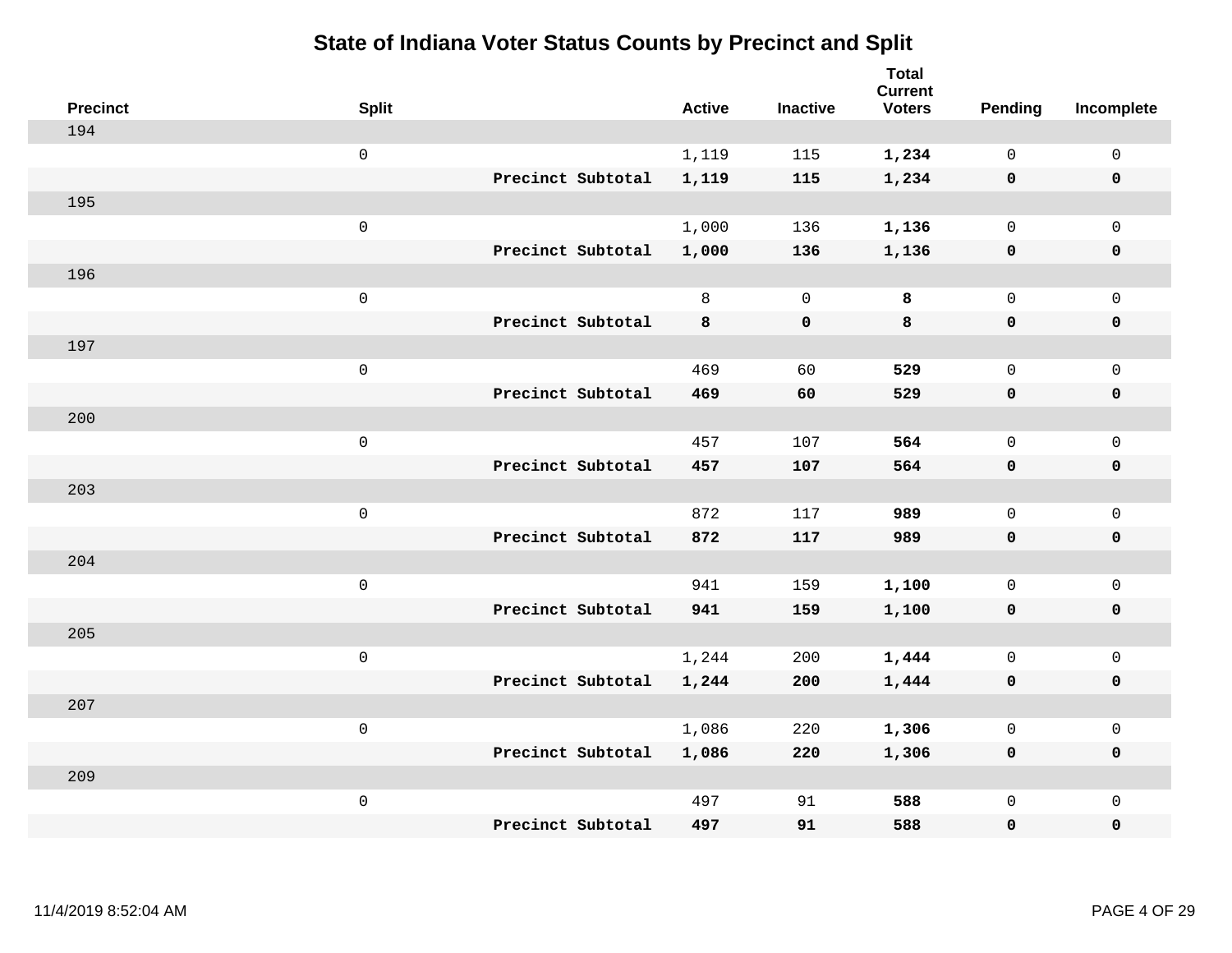| <b>Precinct</b> | <b>Split</b>        |                   | <b>Active</b> | <b>Inactive</b> | <b>Total</b><br><b>Current</b><br><b>Voters</b> | Pending      | Incomplete          |
|-----------------|---------------------|-------------------|---------------|-----------------|-------------------------------------------------|--------------|---------------------|
| 210             |                     |                   |               |                 |                                                 |              |                     |
|                 | $\mathsf 0$         |                   | 825           | 178             | 1,003                                           | $\mathbf 0$  | $\mathsf 0$         |
|                 |                     | Precinct Subtotal | 825           | 178             | 1,003                                           | $\mathbf 0$  | $\mathbf 0$         |
| 211             |                     |                   |               |                 |                                                 |              |                     |
|                 | $\mathsf{O}\xspace$ |                   | 554           | 61              | 615                                             | $\mathsf{O}$ | $\mathsf{O}$        |
|                 |                     | Precinct Subtotal | 554           | 61              | 615                                             | $\mathbf 0$  | 0                   |
| 212             |                     |                   |               |                 |                                                 |              |                     |
|                 | $\mathsf{O}\xspace$ |                   | 487           | 97              | 584                                             | $\mathbf{0}$ | $\mathsf{O}$        |
|                 |                     | Precinct Subtotal | 487           | 97              | 584                                             | $\mathbf 0$  | 0                   |
| 213             |                     |                   |               |                 |                                                 |              |                     |
|                 | $\mathsf{O}\xspace$ |                   | 663           | 676             | 1,339                                           | $\mathbf 0$  | $\mathsf{O}\xspace$ |
|                 |                     | Precinct Subtotal | 663           | 676             | 1,339                                           | $\mathbf 0$  | $\pmb{0}$           |
| 214             |                     |                   |               |                 |                                                 |              |                     |
|                 | $\mathsf{O}\xspace$ |                   | 349           | 130             | 479                                             | $\mathbf 0$  | $\mathsf 0$         |
|                 |                     | Precinct Subtotal | 349           | 130             | 479                                             | 0            | $\mathbf 0$         |
| 216             |                     |                   |               |                 |                                                 |              |                     |
|                 | $\mathsf{O}\xspace$ |                   | 214           | 178             | 392                                             | $\mathbf 0$  | $\mathsf{O}$        |
|                 |                     | Precinct Subtotal | 214           | 178             | 392                                             | 0            | 0                   |
| 217             |                     |                   |               |                 |                                                 |              |                     |
|                 | $\mathsf{O}\xspace$ |                   | 716           | 87              | 803                                             | $\mathbf 0$  | $\mathsf{O}\xspace$ |
|                 |                     | Precinct Subtotal | 716           | 87              | 803                                             | 0            | 0                   |
| 218             |                     |                   |               |                 |                                                 |              |                     |
|                 | $\mathsf 0$         |                   | 920           | 117             | 1,037                                           | $\mathbf 0$  | $\mathsf{O}\xspace$ |
|                 |                     | Precinct Subtotal | 920           | 117             | 1,037                                           | $\mathbf 0$  | 0                   |
| 255             |                     |                   |               |                 |                                                 |              |                     |
|                 | $\mathsf{O}\xspace$ |                   | 886           | 111             | 997                                             | $\mathsf{O}$ | $\mathsf{O}\xspace$ |
|                 |                     | Precinct Subtotal | 886           | 111             | 997                                             | $\mathbf 0$  | 0                   |
| 256             |                     |                   |               |                 |                                                 |              |                     |
|                 | $\mathsf{O}\xspace$ |                   | 841           | 86              | 927                                             | $\mathsf{O}$ | $\mathsf{O}$        |
|                 |                     | Precinct Subtotal | 841           | 86              | 927                                             | 0            | 0                   |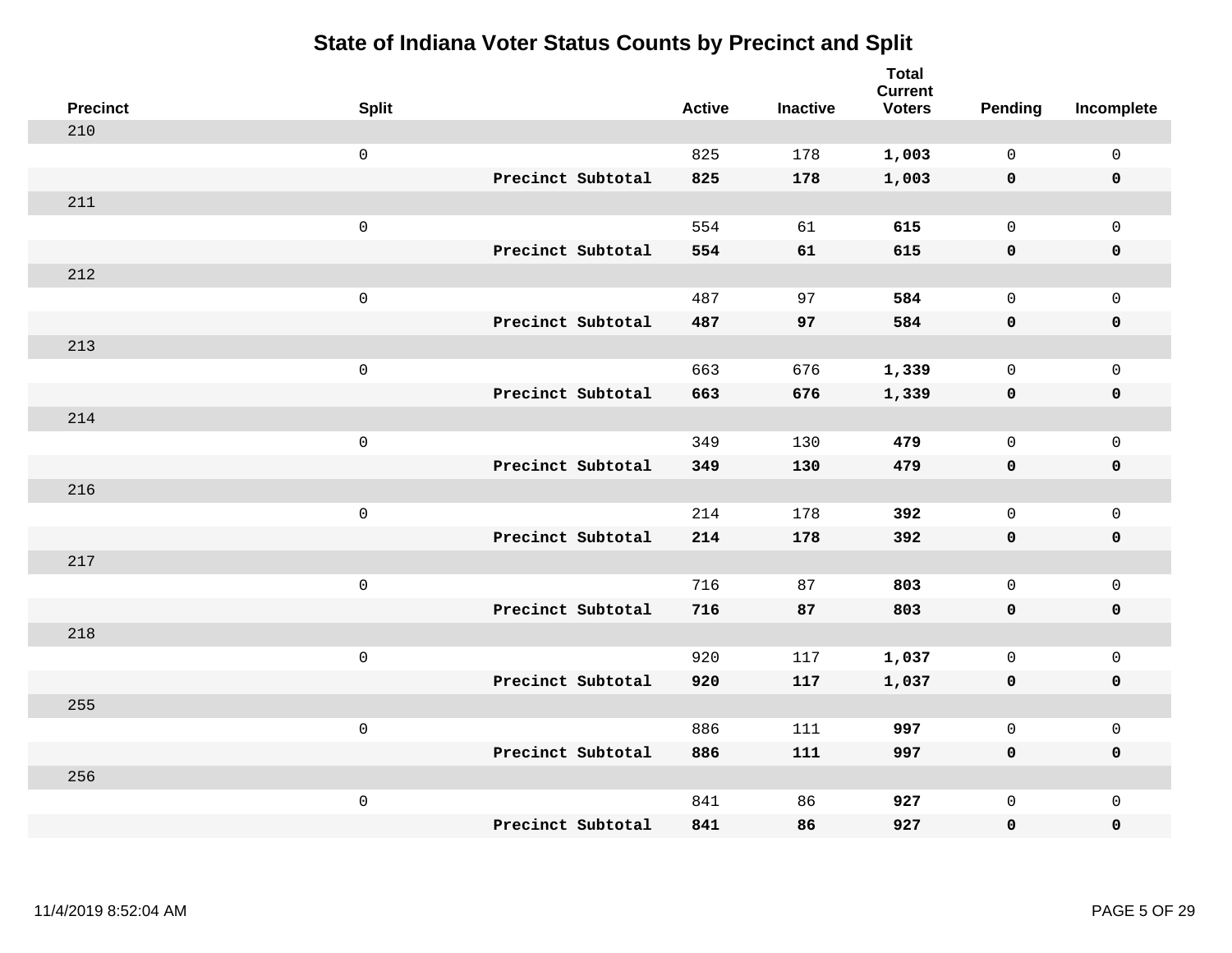| <b>Precinct</b> | <b>Split</b>        |                   | <b>Active</b> | <b>Inactive</b> | <b>Total</b><br><b>Current</b><br><b>Voters</b> | Pending      | Incomplete          |
|-----------------|---------------------|-------------------|---------------|-----------------|-------------------------------------------------|--------------|---------------------|
| 257             |                     |                   |               |                 |                                                 |              |                     |
|                 | $\mathsf{O}$        |                   | 1,289         | 229             | 1,518                                           | $\mathbf 0$  | $\mathsf{O}$        |
|                 |                     | Precinct Subtotal | 1,289         | 229             | 1,518                                           | $\mathbf 0$  | $\pmb{0}$           |
| 259             |                     |                   |               |                 |                                                 |              |                     |
|                 | $\mathsf{O}\xspace$ |                   | 552           | 98              | 650                                             | $\mathbf 0$  | $\mathsf{O}$        |
|                 |                     | Precinct Subtotal | 552           | 98              | 650                                             | 0            | 0                   |
| 260             |                     |                   |               |                 |                                                 |              |                     |
|                 | $\mathsf{O}\xspace$ |                   | 1,291         | 254             | 1,545                                           | $\mathbf 0$  | $\mathsf{O}\xspace$ |
|                 |                     | Precinct Subtotal | 1,291         | 254             | 1,545                                           | 0            | 0                   |
| 261             |                     |                   |               |                 |                                                 |              |                     |
|                 | $\mathsf{O}\xspace$ |                   | 649           | 88              | 737                                             | $\mathbf 0$  | $\mathsf{O}\xspace$ |
|                 |                     | Precinct Subtotal | 649           | 88              | 737                                             | $\mathbf 0$  | 0                   |
| 262             |                     |                   |               |                 |                                                 |              |                     |
|                 | $\mathsf{O}\xspace$ |                   | 248           | 26              | 274                                             | $\mathbf 0$  | $\mathsf{O}$        |
|                 |                     | Precinct Subtotal | 248           | 26              | 274                                             | 0            | 0                   |
| 270             |                     |                   |               |                 |                                                 |              |                     |
|                 | $\mathsf 0$         |                   | 515           | 61              | 576                                             | $\mathsf{O}$ | $\mathsf{O}$        |
|                 |                     | Precinct Subtotal | 515           | 61              | 576                                             | 0            | 0                   |
| 285             |                     |                   |               |                 |                                                 |              |                     |
|                 | $\mathsf{O}\xspace$ |                   | 1,465         | 164             | 1,629                                           | $\mathsf{O}$ | $\mathsf{O}$        |
|                 |                     | Precinct Subtotal | 1,465         | 164             | 1,629                                           | 0            | 0                   |
| 287             |                     |                   |               |                 |                                                 |              |                     |
|                 | $\mathsf 0$         |                   | 921           | 145             | 1,066                                           | $\mathsf{O}$ | $\mathsf{O}\xspace$ |
|                 |                     | Precinct Subtotal | 921           | 145             | 1,066                                           | 0            | 0                   |
| 288             |                     |                   |               |                 |                                                 |              |                     |
|                 | $\mathsf{O}\xspace$ |                   | 865           | 144             | 1,009                                           | $\mathbf 0$  | $\mathsf{O}\xspace$ |
|                 |                     | Precinct Subtotal | 865           | 144             | 1,009                                           | 0            | 0                   |
| 289             |                     |                   |               |                 |                                                 |              |                     |
|                 | $\mathsf 0$         |                   | 1,170         | 190             | 1,360                                           | $\mathsf{O}$ | $\mathsf{O}$        |
|                 |                     | Precinct Subtotal | 1,170         | 190             | 1,360                                           | 0            | 0                   |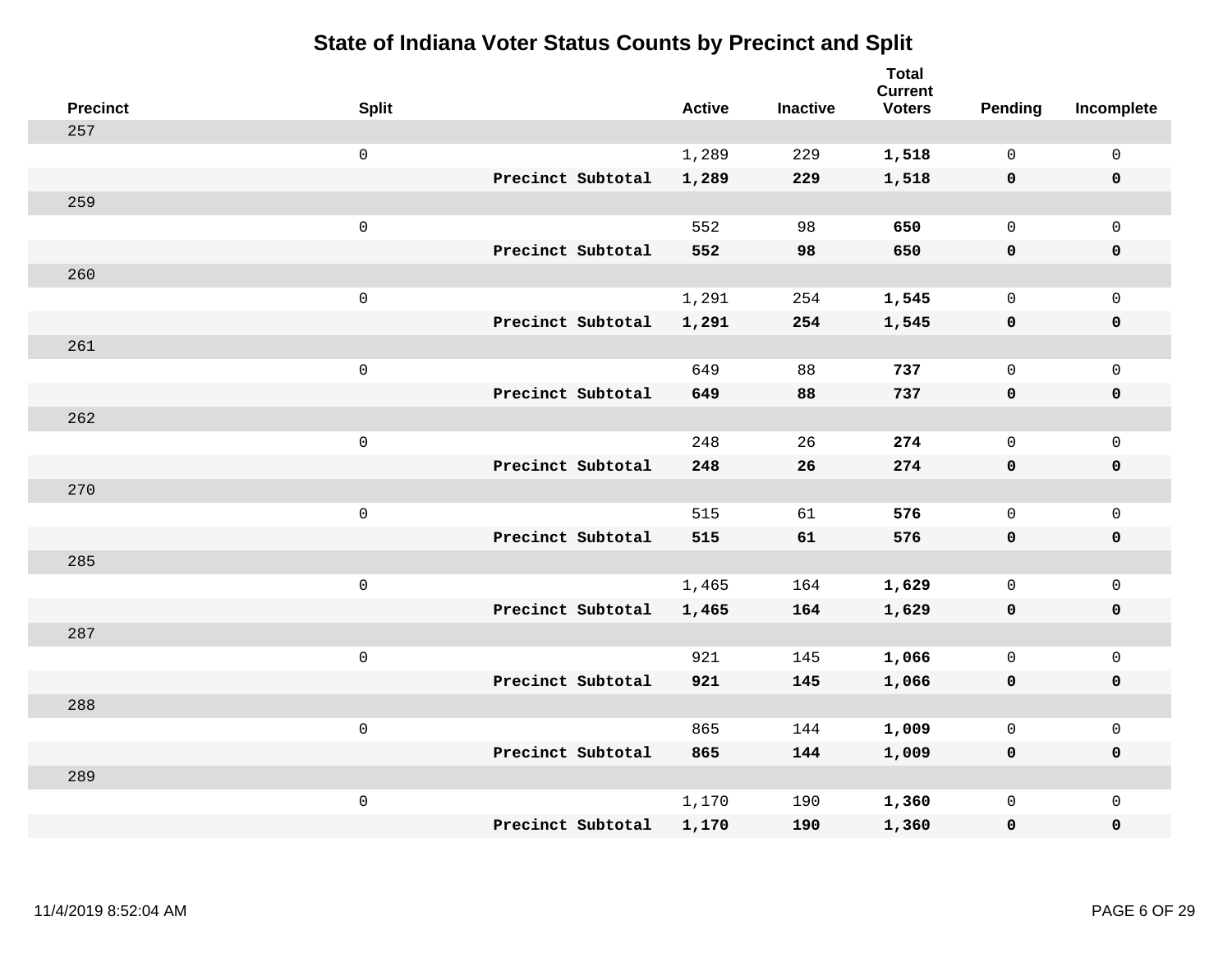|     | <b>Precinct</b> | <b>Split</b>        |                   | <b>Active</b> | <b>Inactive</b> | <b>Total</b><br><b>Current</b><br><b>Voters</b> | Pending      | Incomplete          |
|-----|-----------------|---------------------|-------------------|---------------|-----------------|-------------------------------------------------|--------------|---------------------|
| 290 |                 |                     |                   |               |                 |                                                 |              |                     |
|     |                 | $\mathsf{O}$        |                   | 566           | 116             | 682                                             | $\mathbf 0$  | 0                   |
|     |                 |                     | Precinct Subtotal | 566           | 116             | 682                                             | $\mathbf 0$  | $\mathbf 0$         |
| 291 |                 |                     |                   |               |                 |                                                 |              |                     |
|     |                 | $\mathsf{O}\xspace$ |                   | 577           | 52              | 629                                             | $\mathsf{O}$ | $\mathsf{O}$        |
|     |                 |                     | Precinct Subtotal | 577           | 52              | 629                                             | 0            | $\pmb{0}$           |
| 292 |                 |                     |                   |               |                 |                                                 |              |                     |
|     |                 | $\mathsf{O}\xspace$ |                   | 434           | 195             | 629                                             | $\mathbf{0}$ | $\mathsf{O}$        |
|     |                 |                     | Precinct Subtotal | 434           | 195             | 629                                             | 0            | 0                   |
| 293 |                 |                     |                   |               |                 |                                                 |              |                     |
|     |                 | $\mathsf{O}\xspace$ |                   | 956           | 140             | 1,096                                           | $\mathsf{O}$ | $\mathsf{O}$        |
|     |                 |                     | Precinct Subtotal | 956           | 140             | 1,096                                           | $\mathbf 0$  | 0                   |
| 294 |                 |                     |                   |               |                 |                                                 |              |                     |
|     |                 | $\mathsf{O}\xspace$ |                   | 339           | 37              | 376                                             | $\mathbf{0}$ | $\mathsf{O}\xspace$ |
|     |                 |                     | Precinct Subtotal | 339           | 37              | 376                                             | $\mathbf 0$  | $\pmb{0}$           |
| 296 |                 |                     |                   |               |                 |                                                 |              |                     |
|     |                 | $\mathsf{O}\xspace$ |                   | 622           | 147             | 769                                             | $\mathbf 0$  | $\mathsf{O}\xspace$ |
|     |                 |                     | Precinct Subtotal | 622           | 147             | 769                                             | $\mathbf 0$  | $\pmb{0}$           |
| 297 |                 |                     |                   |               |                 |                                                 |              |                     |
|     |                 | $\mathsf{O}\xspace$ |                   | 727           | 133             | 860                                             | $\mathbf 0$  | $\mathsf 0$         |
|     |                 |                     | Precinct Subtotal | 727           | 133             | 860                                             | 0            | $\pmb{0}$           |
| 298 |                 |                     |                   |               |                 |                                                 |              |                     |
|     |                 | $\mathsf{O}\xspace$ |                   | 526           | 72              | 598                                             | $\mathbf 0$  | $\mathsf{O}$        |
|     |                 |                     | Precinct Subtotal | 526           | 72              | 598                                             | 0            | 0                   |
| 303 |                 |                     |                   |               |                 |                                                 |              |                     |
|     |                 | $\mathsf{O}\xspace$ |                   | 1,163         | 234             | 1,397                                           | $\mathsf{O}$ | $\mathsf{O}$        |
|     |                 |                     | Precinct Subtotal | 1,163         | 234             | 1,397                                           | 0            | 0                   |
| 304 |                 |                     |                   |               |                 |                                                 |              |                     |
|     |                 | $\mathsf{O}\xspace$ |                   | 468           | 293             | 761                                             | $\mathsf{O}$ | $\mathsf{O}\xspace$ |
|     |                 |                     | Precinct Subtotal | 468           | 293             | 761                                             | 0            | 0                   |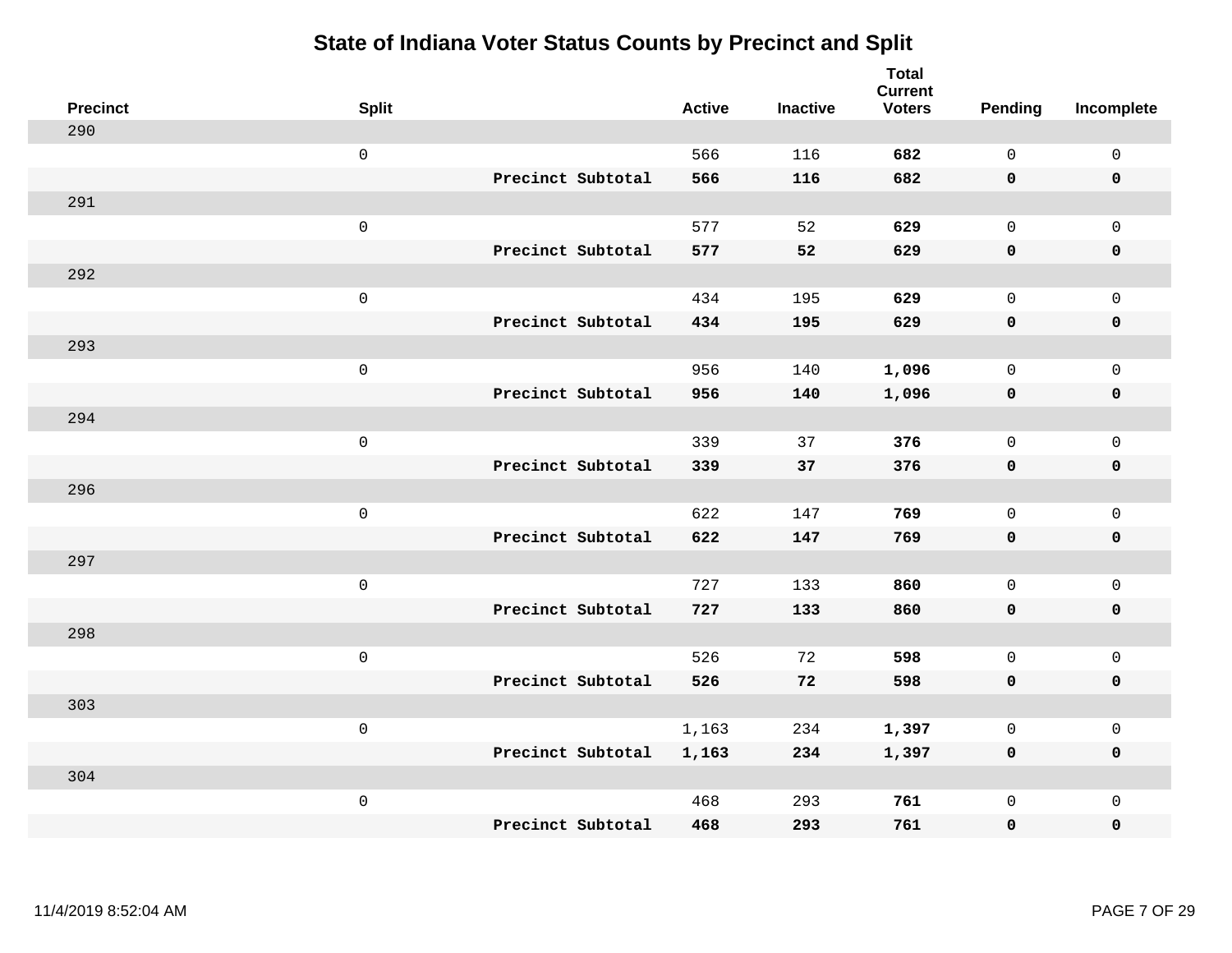| <b>Precinct</b> | <b>Split</b>        |                   | <b>Active</b> | <b>Inactive</b> | <b>Total</b><br><b>Current</b><br><b>Voters</b> | Pending      | Incomplete          |
|-----------------|---------------------|-------------------|---------------|-----------------|-------------------------------------------------|--------------|---------------------|
| 306             |                     |                   |               |                 |                                                 |              |                     |
|                 | $\mathsf{O}$        |                   | 1,314         | 245             | 1,559                                           | $\mathbf 0$  | 0                   |
|                 |                     | Precinct Subtotal | 1,314         | 245             | 1,559                                           | $\mathbf 0$  | $\pmb{0}$           |
| 307             |                     |                   |               |                 |                                                 |              |                     |
|                 | $\mathsf{O}\xspace$ |                   | 744           | 105             | 849                                             | $\mathbf 0$  | $\mathbf{0}$        |
|                 |                     | Precinct Subtotal | 744           | 105             | 849                                             | $\mathbf 0$  | $\pmb{0}$           |
| 309             |                     |                   |               |                 |                                                 |              |                     |
|                 | $\mathbf 0$         |                   | 1,027         | 238             | 1,265                                           | $\mathsf{O}$ | $\mathsf{O}$        |
|                 |                     | Precinct Subtotal | 1,027         | 238             | 1,265                                           | $\mathbf 0$  | 0                   |
| 310             |                     |                   |               |                 |                                                 |              |                     |
|                 | $\mathsf{O}\xspace$ |                   | 1,017         | 378             | 1,395                                           | $\mathbf 0$  | $\mathsf{O}\xspace$ |
|                 |                     | Precinct Subtotal | 1,017         | 378             | 1,395                                           | $\mathbf 0$  | 0                   |
| 311             |                     |                   |               |                 |                                                 |              |                     |
|                 | $\mathbf 0$         |                   | 890           | 179             | 1,069                                           | $\mathbf 0$  | $\mathsf{O}\xspace$ |
|                 |                     | Precinct Subtotal | 890           | 179             | 1,069                                           | 0            | 0                   |
| 312             |                     |                   |               |                 |                                                 |              |                     |
|                 | $\mathsf{O}\xspace$ |                   | 874           | 126             | 1,000                                           | $\mathbf 0$  | $\mathsf{O}\xspace$ |
|                 |                     | Precinct Subtotal | 874           | 126             | 1,000                                           | 0            | 0                   |
| 313             |                     |                   |               |                 |                                                 |              |                     |
|                 | $\mathbf 0$         |                   | 529           | 154             | 683                                             | $\mathbf 0$  | $\mathsf{O}$        |
|                 |                     | Precinct Subtotal | 529           | 154             | 683                                             | 0            | 0                   |
| 314             |                     |                   |               |                 |                                                 |              |                     |
|                 | $\mathsf{O}\xspace$ |                   | 857           | 237             | 1,094                                           | 0            | $\mathsf{O}\xspace$ |
|                 |                     | Precinct Subtotal | 857           | 237             | 1,094                                           | 0            | 0                   |
| 315             |                     |                   |               |                 |                                                 |              |                     |
|                 | $\mathsf 0$         |                   | 724           | 118             | 842                                             | $\mathsf{O}$ | $\mathsf{O}$        |
|                 |                     | Precinct Subtotal | 724           | 118             | 842                                             | 0            | 0                   |
| 316             |                     |                   |               |                 |                                                 |              |                     |
|                 | $\mathbf 0$         |                   | 928           | 59              | 987                                             | $\mathsf{O}$ | $\mathsf{O}$        |
|                 |                     | Precinct Subtotal | 928           | 59              | 987                                             | 0            | 0                   |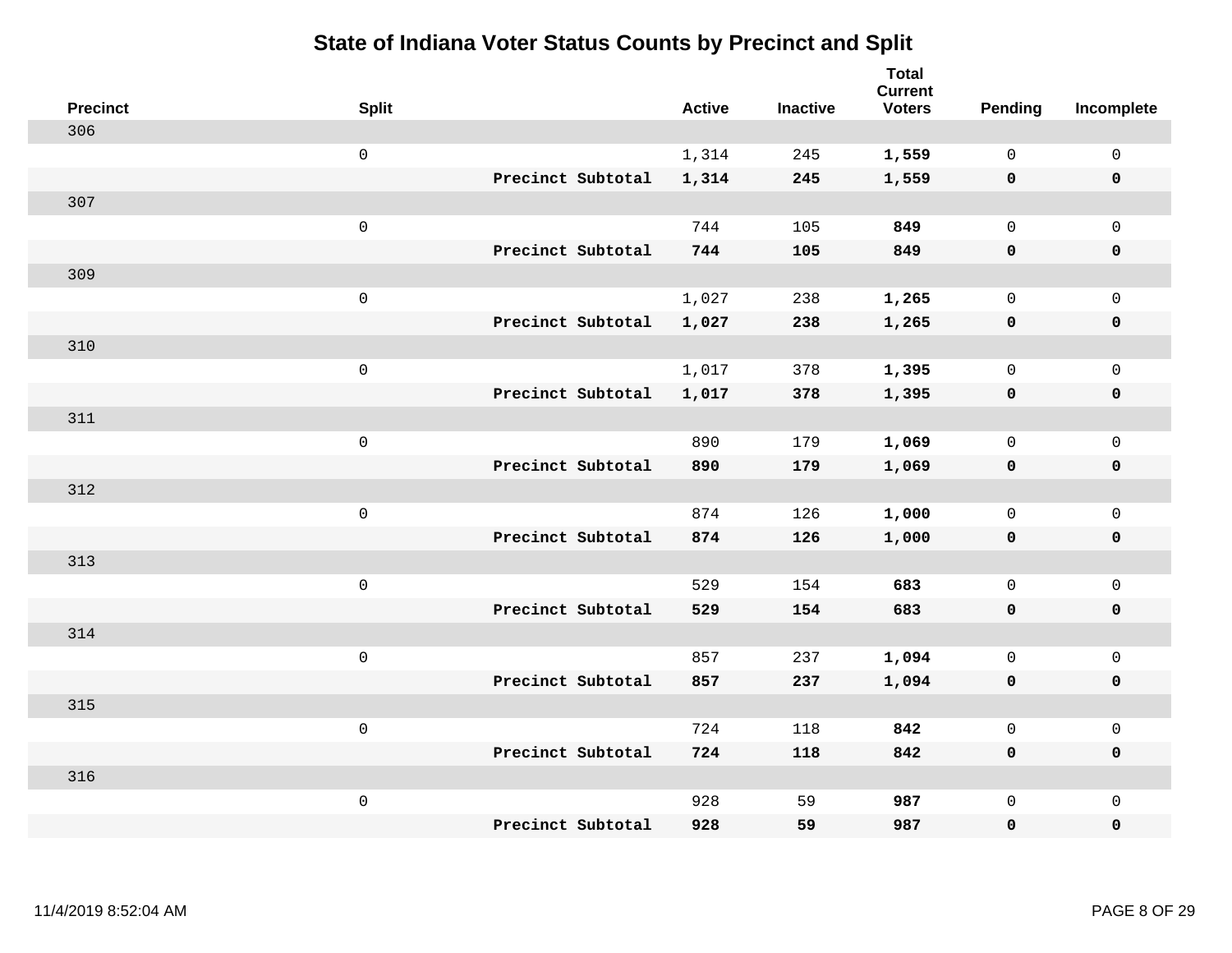| <b>Precinct</b> | <b>Split</b>        |                   | <b>Active</b> | <b>Inactive</b> | <b>Total</b><br><b>Current</b><br><b>Voters</b> | Pending      | Incomplete          |
|-----------------|---------------------|-------------------|---------------|-----------------|-------------------------------------------------|--------------|---------------------|
| 318             |                     |                   |               |                 |                                                 |              |                     |
|                 | $\mathsf{O}$        |                   | 940           | 119             | 1,059                                           | $\mathbf 0$  | $\mathsf{O}\xspace$ |
|                 |                     | Precinct Subtotal | 940           | 119             | 1,059                                           | $\mathbf 0$  | $\pmb{0}$           |
| 319             |                     |                   |               |                 |                                                 |              |                     |
|                 | $\mathsf 0$         |                   | 929           | 122             | 1,051                                           | $\mathbf 0$  | $\mathbf{0}$        |
|                 |                     | Precinct Subtotal | 929           | 122             | 1,051                                           | $\mathbf 0$  | $\pmb{0}$           |
| 320             |                     |                   |               |                 |                                                 |              |                     |
|                 | $\mathbf 0$         |                   | 861           | 118             | 979                                             | $\mathbf 0$  | $\mathsf{O}$        |
|                 |                     | Precinct Subtotal | 861           | 118             | 979                                             | 0            | 0                   |
| 321             |                     |                   |               |                 |                                                 |              |                     |
|                 | $\mathbf 0$         |                   | 733           | 112             | 845                                             | $\mathbf 0$  | $\mathsf{O}\xspace$ |
|                 |                     | Precinct Subtotal | 733           | 112             | 845                                             | $\mathbf 0$  | 0                   |
| 322             |                     |                   |               |                 |                                                 |              |                     |
|                 | $\mathbf 0$         |                   | 1,390         | 248             | 1,638                                           | $\mathbf 0$  | $\mathsf{O}\xspace$ |
|                 |                     | Precinct Subtotal | 1,390         | 248             | 1,638                                           | 0            | 0                   |
| 323             |                     |                   |               |                 |                                                 |              |                     |
|                 | $\mathsf{O}\xspace$ |                   | 692           | 320             | 1,012                                           | $\mathbf 0$  | $\mathsf{O}\xspace$ |
|                 |                     | Precinct Subtotal | 692           | 320             | 1,012                                           | 0            | 0                   |
| 327             |                     |                   |               |                 |                                                 |              |                     |
|                 | $\mathbf 0$         |                   | 562           | 162             | 724                                             | $\mathbf 0$  | $\mathsf{O}$        |
|                 |                     | Precinct Subtotal | 562           | 162             | 724                                             | 0            | 0                   |
| 360             |                     |                   |               |                 |                                                 |              |                     |
|                 | $\mathsf{O}\xspace$ |                   | 927           | 196             | 1,123                                           | $\mathsf{O}$ | $\mathsf{O}\xspace$ |
|                 |                     | Precinct Subtotal | 927           | 196             | 1,123                                           | 0            | 0                   |
| 364             |                     |                   |               |                 |                                                 |              |                     |
|                 | $\mathsf 0$         |                   | 579           | 98              | 677                                             | $\mathbf 0$  | $\mathsf 0$         |
|                 |                     | Precinct Subtotal | 579           | 98              | 677                                             | 0            | 0                   |
| 366             |                     |                   |               |                 |                                                 |              |                     |
|                 | $\mathbf 0$         |                   | 813           | 135             | 948                                             | $\mathsf{O}$ | $\mathsf{O}$        |
|                 |                     | Precinct Subtotal | 813           | 135             | 948                                             | 0            | 0                   |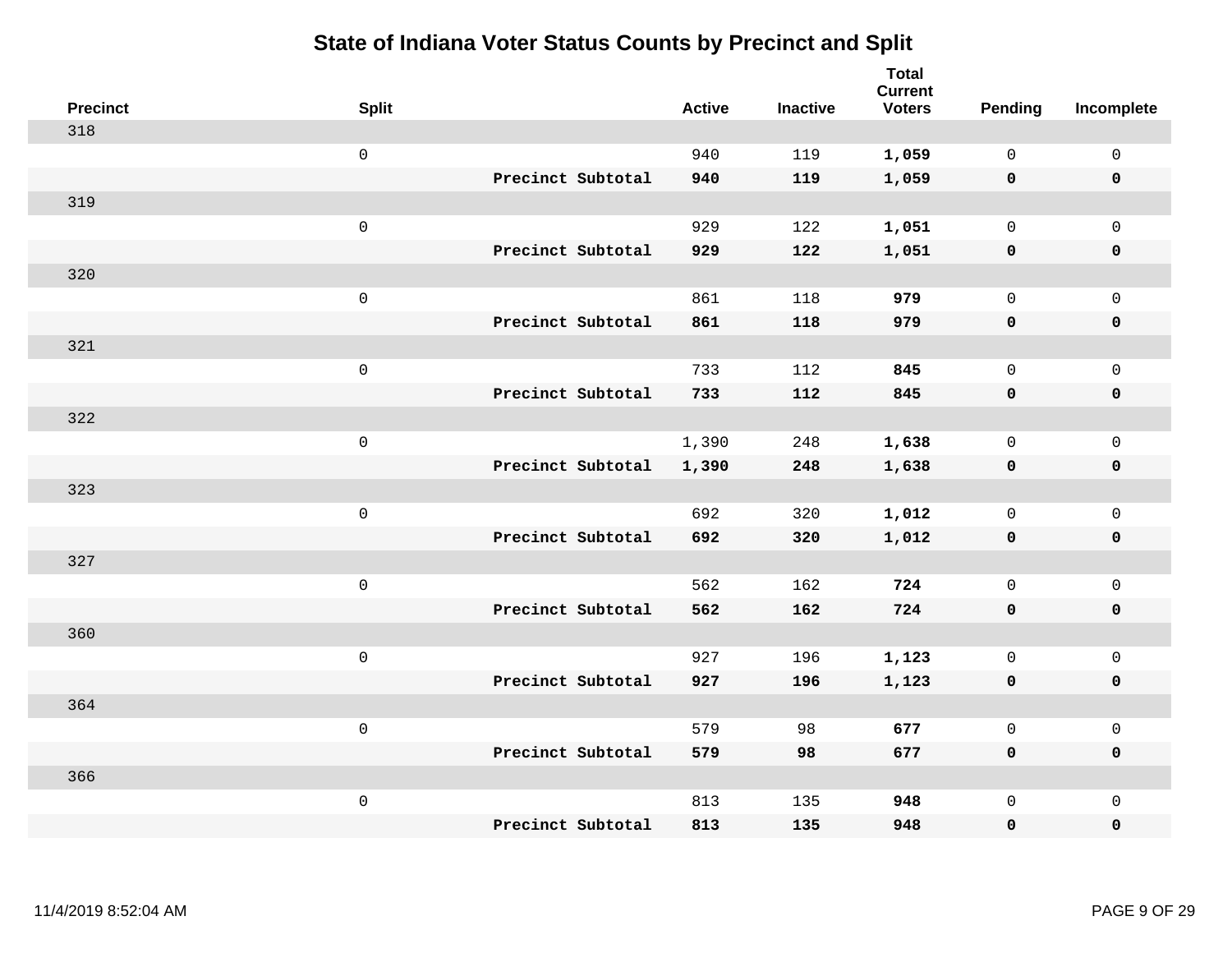| <b>Precinct</b> | <b>Split</b>        |                   | <b>Active</b> | <b>Inactive</b> | <b>Total</b><br><b>Current</b><br><b>Voters</b> | <b>Pending</b> | Incomplete  |
|-----------------|---------------------|-------------------|---------------|-----------------|-------------------------------------------------|----------------|-------------|
| 367             |                     |                   |               |                 |                                                 |                |             |
|                 | $\mathsf{O}\xspace$ |                   | 660           | 82              | 742                                             | $\mathbf 0$    | $\mathsf 0$ |
|                 |                     | Precinct Subtotal | 660           | 82              | 742                                             | $\mathbf 0$    | $\mathbf 0$ |
| 368             |                     |                   |               |                 |                                                 |                |             |
|                 | $\mathbf 0$         |                   | 977           | 188             | 1,165                                           | $\mathsf{O}$   | $\mathbf 0$ |
|                 |                     | Precinct Subtotal | 977           | 188             | 1,165                                           | 0              | $\pmb{0}$   |
| 370             |                     |                   |               |                 |                                                 |                |             |
|                 | $\mathsf 0$         |                   | 1,525         | 169             | 1,694                                           | $\mathbf 0$    | $\mathbf 0$ |
|                 |                     | Precinct Subtotal | 1,525         | 169             | 1,694                                           | $\mathbf 0$    | $\mathbf 0$ |
| 371             |                     |                   |               |                 |                                                 |                |             |
|                 | $\mathbf 0$         |                   | 1,116         | 143             | 1,259                                           | $\mathbf 0$    | $\mathbf 0$ |
|                 |                     | Precinct Subtotal | 1,116         | 143             | 1,259                                           | $\mathbf 0$    | $\mathbf 0$ |
| 373             |                     |                   |               |                 |                                                 |                |             |
|                 | $\mathsf 0$         |                   | 39            | 5               | 44                                              | $\Omega$       | $\mathbf 0$ |
|                 |                     | Precinct Subtotal | 39            | 5               | 44                                              | $\mathbf 0$    | $\mathbf 0$ |
| 399             |                     |                   |               |                 |                                                 |                |             |
|                 | $\mathbf 0$         |                   | 492           | 55              | 547                                             | $\mathbf 0$    | $\mathsf 0$ |
|                 |                     | Precinct Subtotal | 492           | 55              | 547                                             | $\mathbf 0$    | $\mathbf 0$ |
| 410             |                     |                   |               |                 |                                                 |                |             |
|                 | $\mathbf 0$         |                   | 907           | 159             | 1,066                                           | $\mathbf 0$    | $\mathsf 0$ |
|                 |                     | Precinct Subtotal | 907           | 159             | 1,066                                           | 0              | $\mathbf 0$ |
| 411             |                     |                   |               |                 |                                                 |                |             |
|                 | $\mathbf 0$         |                   | 701           | 173             | 874                                             | $\mathbf 0$    | $\mathsf 0$ |
|                 |                     | Precinct Subtotal | 701           | 173             | 874                                             | $\mathbf 0$    | $\mathbf 0$ |
| 415             |                     |                   |               |                 |                                                 |                |             |
|                 | $\mathsf 0$         |                   | 727           | 243             | 970                                             | $\mathsf{O}$   | $\mathsf 0$ |
|                 |                     | Precinct Subtotal | 727           | 243             | 970                                             | $\mathbf 0$    | $\mathbf 0$ |
| 418             |                     |                   |               |                 |                                                 |                |             |
|                 | $\mathbf 0$         |                   | 613           | 67              | 680                                             | $\mathsf{O}$   | $\mathbf 0$ |
|                 |                     | Precinct Subtotal | 613           | 67              | 680                                             | $\mathbf 0$    | $\pmb{0}$   |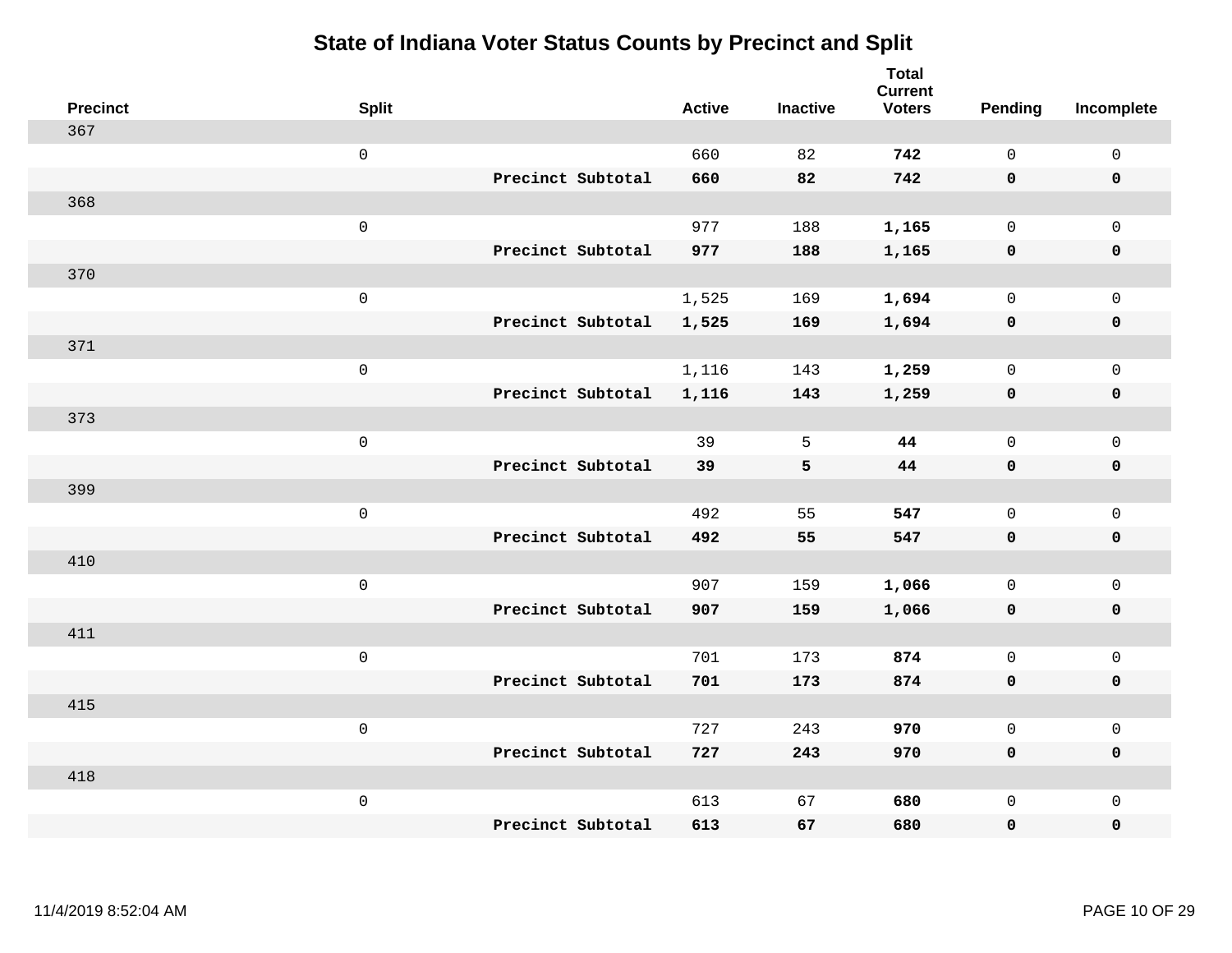| <b>Precinct</b> | <b>Split</b> |                   | <b>Active</b> | <b>Inactive</b> | <b>Total</b><br><b>Current</b><br><b>Voters</b> | Pending      | Incomplete          |
|-----------------|--------------|-------------------|---------------|-----------------|-------------------------------------------------|--------------|---------------------|
| 452             |              |                   |               |                 |                                                 |              |                     |
|                 | $\mathbf 0$  |                   | 1,599         | 244             | 1,843                                           | $\mathbf 0$  | $\mathsf{O}$        |
|                 |              | Precinct Subtotal | 1,599         | 244             | 1,843                                           | $\mathbf 0$  | $\mathbf 0$         |
| 454             |              |                   |               |                 |                                                 |              |                     |
|                 | $\mathsf{O}$ |                   | 1,270         | 223             | 1,493                                           | $\mathsf{O}$ | $\mathsf{O}$        |
|                 |              | Precinct Subtotal | 1,270         | 223             | 1,493                                           | 0            | 0                   |
| 456             |              |                   |               |                 |                                                 |              |                     |
|                 | $\mathbf 0$  |                   | 647           | 308             | 955                                             | $\mathbf 0$  | $\mathsf{O}\xspace$ |
|                 |              | Precinct Subtotal | 647           | 308             | 955                                             | $\mathbf 0$  | 0                   |
| 457             |              |                   |               |                 |                                                 |              |                     |
|                 | $\mathbf 0$  |                   | 1,232         | 256             | 1,488                                           | $\mathbf 0$  | $\mathsf{O}\xspace$ |
|                 |              | Precinct Subtotal | 1,232         | 256             | 1,488                                           | $\mathbf 0$  | 0                   |
| 459             |              |                   |               |                 |                                                 |              |                     |
|                 | $\mathbf 0$  |                   | 728           | 64              | 792                                             | $\mathbf 0$  | $\mathbf 0$         |
|                 |              | Precinct Subtotal | 728           | 64              | 792                                             | $\mathbf 0$  | 0                   |
| 460             |              |                   |               |                 |                                                 |              |                     |
|                 | $\mathbf 0$  |                   | 741           | 153             | 894                                             | $\mathsf{O}$ | $\mathsf{O}$        |
|                 |              | Precinct Subtotal | 741           | 153             | 894                                             | 0            | 0                   |
| 461             |              |                   |               |                 |                                                 |              |                     |
|                 | $\mathbf 0$  |                   | 27            | 7               | 34                                              | $\mathbf{0}$ | $\mathsf{O}$        |
|                 |              | Precinct Subtotal | 27            | 7               | 34                                              | 0            | 0                   |
| 468             |              |                   |               |                 |                                                 |              |                     |
|                 | $\mathbf 0$  |                   | 807           | 96              | 903                                             | $\mathbf{0}$ | $\mathsf{O}\xspace$ |
|                 |              | Precinct Subtotal | 807           | 96              | 903                                             | 0            | 0                   |
| 469             |              |                   |               |                 |                                                 |              |                     |
|                 | $\mathbf 0$  |                   | 528           | 81              | 609                                             | $\mathbf{0}$ | $\mathbf 0$         |
|                 |              | Precinct Subtotal | 528           | 81              | 609                                             | 0            | 0                   |
| 470             |              |                   |               |                 |                                                 |              |                     |
|                 | $\mathbf 0$  |                   | 891           | 102             | 993                                             | $\mathsf{O}$ | $\mathsf{O}$        |
|                 |              | Precinct Subtotal | 891           | 102             | 993                                             | 0            | 0                   |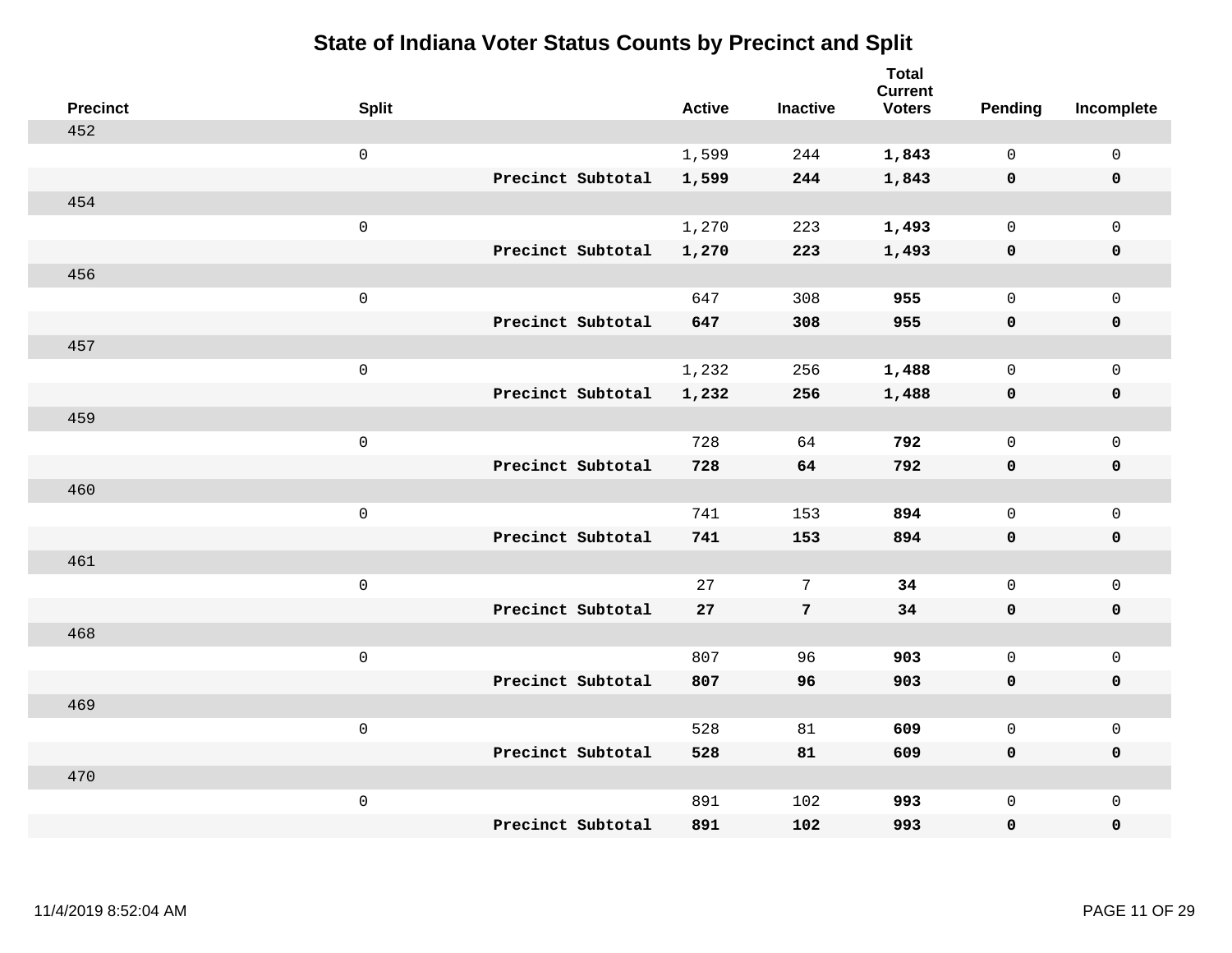| <b>Precinct</b> | <b>Split</b>        |                   | <b>Active</b> | <b>Inactive</b> | <b>Total</b><br><b>Current</b><br><b>Voters</b> | <b>Pending</b> | Incomplete          |
|-----------------|---------------------|-------------------|---------------|-----------------|-------------------------------------------------|----------------|---------------------|
| 471             |                     |                   |               |                 |                                                 |                |                     |
|                 | $\mathsf{O}\xspace$ |                   | 619           | 160             | 779                                             | $\mathbf 0$    | $\mathsf 0$         |
|                 |                     | Precinct Subtotal | 619           | 160             | 779                                             | $\mathbf 0$    | $\mathbf 0$         |
| 472             |                     |                   |               |                 |                                                 |                |                     |
|                 | $\mathsf 0$         |                   | 767           | 155             | 922                                             | $\mathbf 0$    | $\mathbf 0$         |
|                 |                     | Precinct Subtotal | 767           | 155             | 922                                             | $\mathbf 0$    | $\mathbf 0$         |
| 473             |                     |                   |               |                 |                                                 |                |                     |
|                 | $\mathsf 0$         |                   | 943           | 118             | 1,061                                           | $\mathbf 0$    | $\mathbf 0$         |
|                 |                     | Precinct Subtotal | 943           | 118             | 1,061                                           | $\mathbf 0$    | $\mathbf 0$         |
| 474             |                     |                   |               |                 |                                                 |                |                     |
|                 | $\mathbf 0$         |                   | 1,215         | 200             | 1,415                                           | $\mathbf 0$    | $\mathbf 0$         |
|                 |                     | Precinct Subtotal | 1,215         | 200             | 1,415                                           | $\mathbf 0$    | $\mathbf 0$         |
| 475             |                     |                   |               |                 |                                                 |                |                     |
|                 | $\mathsf 0$         |                   | 624           | 134             | 758                                             | $\Omega$       | $\mathbf{0}$        |
|                 |                     | Precinct Subtotal | 624           | 134             | 758                                             | $\mathbf 0$    | $\mathbf 0$         |
| 476             |                     |                   |               |                 |                                                 |                |                     |
|                 | $\mathbf 0$         |                   | 588           | 74              | 662                                             | $\mathbf 0$    | $\mathsf{O}\xspace$ |
|                 |                     | Precinct Subtotal | 588           | 74              | 662                                             | $\mathbf 0$    | $\mathbf 0$         |
| 477             |                     |                   |               |                 |                                                 |                |                     |
|                 | $\mathbf 0$         |                   | 901           | 104             | 1,005                                           | $\mathbf 0$    | $\mathsf{O}\xspace$ |
|                 |                     | Precinct Subtotal | 901           | 104             | 1,005                                           | 0              | $\mathbf 0$         |
| 478             |                     |                   |               |                 |                                                 |                |                     |
|                 | $\mathbf 0$         |                   | 641           | 82              | 723                                             | $\mathbf 0$    | $\mathsf{O}\xspace$ |
|                 |                     | Precinct Subtotal | 641           | 82              | 723                                             | $\mathbf 0$    | $\mathbf 0$         |
| 479             |                     |                   |               |                 |                                                 |                |                     |
|                 | $\mathsf 0$         |                   | 786           | 117             | 903                                             | $\mathsf{O}$   | $\mathsf 0$         |
|                 |                     | Precinct Subtotal | 786           | 117             | 903                                             | $\mathbf 0$    | $\mathbf 0$         |
| 480             |                     |                   |               |                 |                                                 |                |                     |
|                 | $\mathbf 0$         |                   | 825           | 107             | 932                                             | $\mathsf{O}$   | $\mathbf 0$         |
|                 |                     | Precinct Subtotal | 825           | 107             | 932                                             | 0              | $\pmb{0}$           |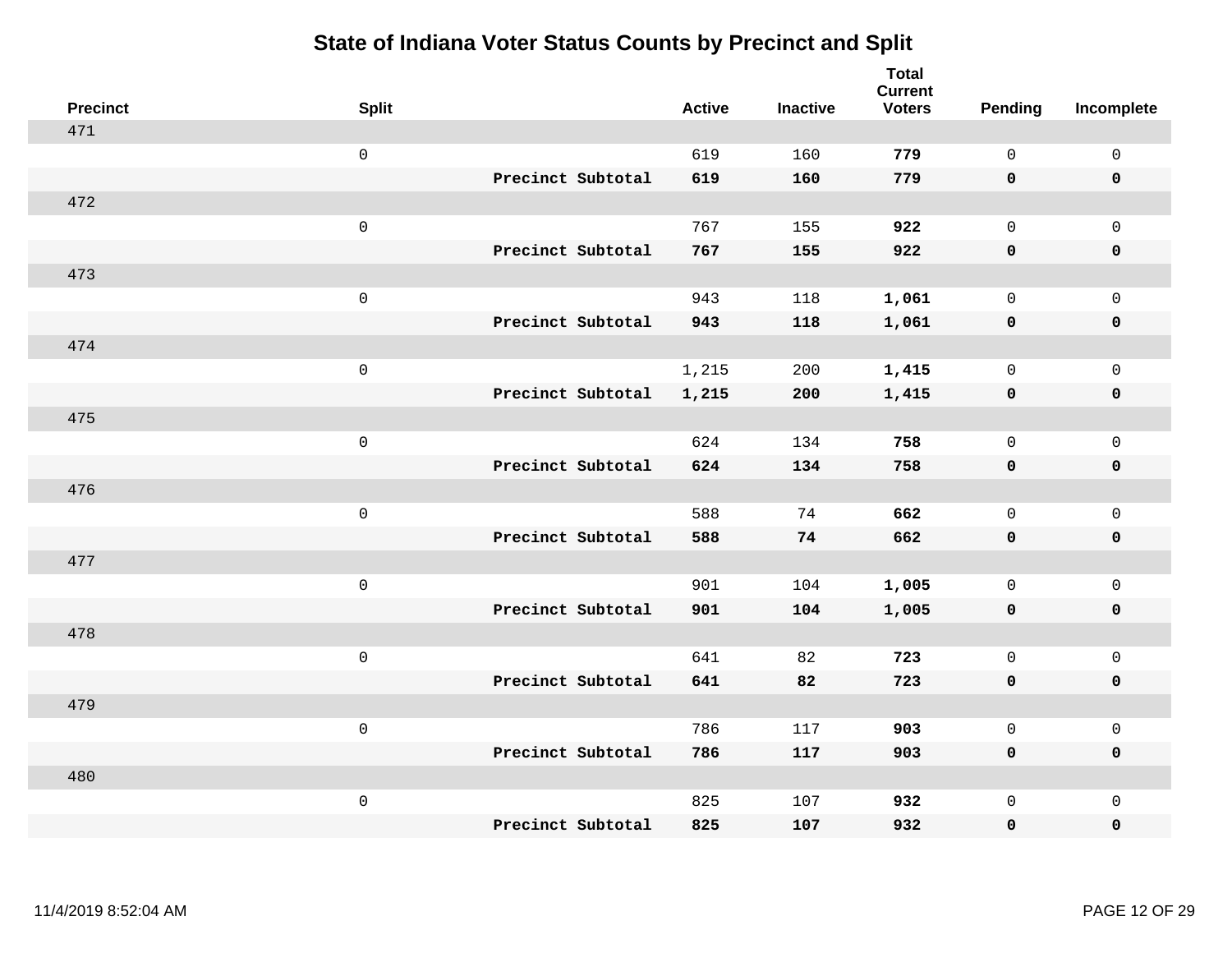| <b>Precinct</b> | <b>Split</b>        |                   | <b>Active</b> | <b>Inactive</b> | <b>Total</b><br><b>Current</b><br><b>Voters</b> | Pending      | Incomplete          |
|-----------------|---------------------|-------------------|---------------|-----------------|-------------------------------------------------|--------------|---------------------|
| 481             |                     |                   |               |                 |                                                 |              |                     |
|                 | $\mathsf{O}\xspace$ |                   | 758           | 144             | 902                                             | $\mathbf 0$  | $\mathsf{O}\xspace$ |
|                 |                     | Precinct Subtotal | 758           | 144             | 902                                             | $\mathbf 0$  | $\mathbf 0$         |
| 482             |                     |                   |               |                 |                                                 |              |                     |
|                 | $\mathsf{O}\xspace$ |                   | 920           | 132             | 1,052                                           | $\mathsf{O}$ | $\mathsf{O}$        |
|                 |                     | Precinct Subtotal | 920           | 132             | 1,052                                           | 0            | 0                   |
| 483             |                     |                   |               |                 |                                                 |              |                     |
|                 | $\mathsf 0$         |                   | 737           | 128             | 865                                             | $\mathbf{0}$ | $\mathsf{O}$        |
|                 |                     | Precinct Subtotal | 737           | 128             | 865                                             | 0            | 0                   |
| 484             |                     |                   |               |                 |                                                 |              |                     |
|                 | $\mathsf{O}\xspace$ |                   | 710           | 102             | 812                                             | $\mathbf{0}$ | $\mathsf{O}\xspace$ |
|                 |                     | Precinct Subtotal | 710           | 102             | 812                                             | $\mathbf 0$  | $\pmb{0}$           |
| 485             |                     |                   |               |                 |                                                 |              |                     |
|                 | $\mathsf 0$         |                   | 883           | 115             | 998                                             | $\Omega$     | $\mathbf 0$         |
|                 |                     | Precinct Subtotal | 883           | 115             | 998                                             | 0            | $\mathbf 0$         |
| 486             |                     |                   |               |                 |                                                 |              |                     |
|                 | $\mathsf{O}\xspace$ |                   | 1,140         | 120             | 1,260                                           | $\mathsf{O}$ | $\mathsf{O}$        |
|                 |                     | Precinct Subtotal | 1,140         | 120             | 1,260                                           | 0            | 0                   |
| 487             |                     |                   |               |                 |                                                 |              |                     |
|                 | $\mathsf{O}\xspace$ |                   | 1,304         | 193             | 1,497                                           | $\mathbf 0$  | $\mathsf{O}\xspace$ |
|                 |                     | Precinct Subtotal | 1,304         | 193             | 1,497                                           | 0            | 0                   |
| 488             |                     |                   |               |                 |                                                 |              |                     |
|                 | $\mathsf 0$         |                   | 584           | 206             | 790                                             | $\mathbf 0$  | $\mathsf{O}\xspace$ |
|                 |                     | Precinct Subtotal | 584           | 206             | 790                                             | 0            | 0                   |
| 490             |                     |                   |               |                 |                                                 |              |                     |
|                 | $\mathsf 0$         |                   | 779           | 106             | 885                                             | $\mathsf{O}$ | $\mathsf{O}$        |
|                 |                     | Precinct Subtotal | 779           | 106             | 885                                             | $\mathbf 0$  | 0                   |
| 502             |                     |                   |               |                 |                                                 |              |                     |
|                 | $\mathsf 0$         |                   | 584           | 72              | 656                                             | $\mathsf{O}$ | $\mathsf{O}$        |
|                 |                     | Precinct Subtotal | 584           | 72              | 656                                             | 0            | 0                   |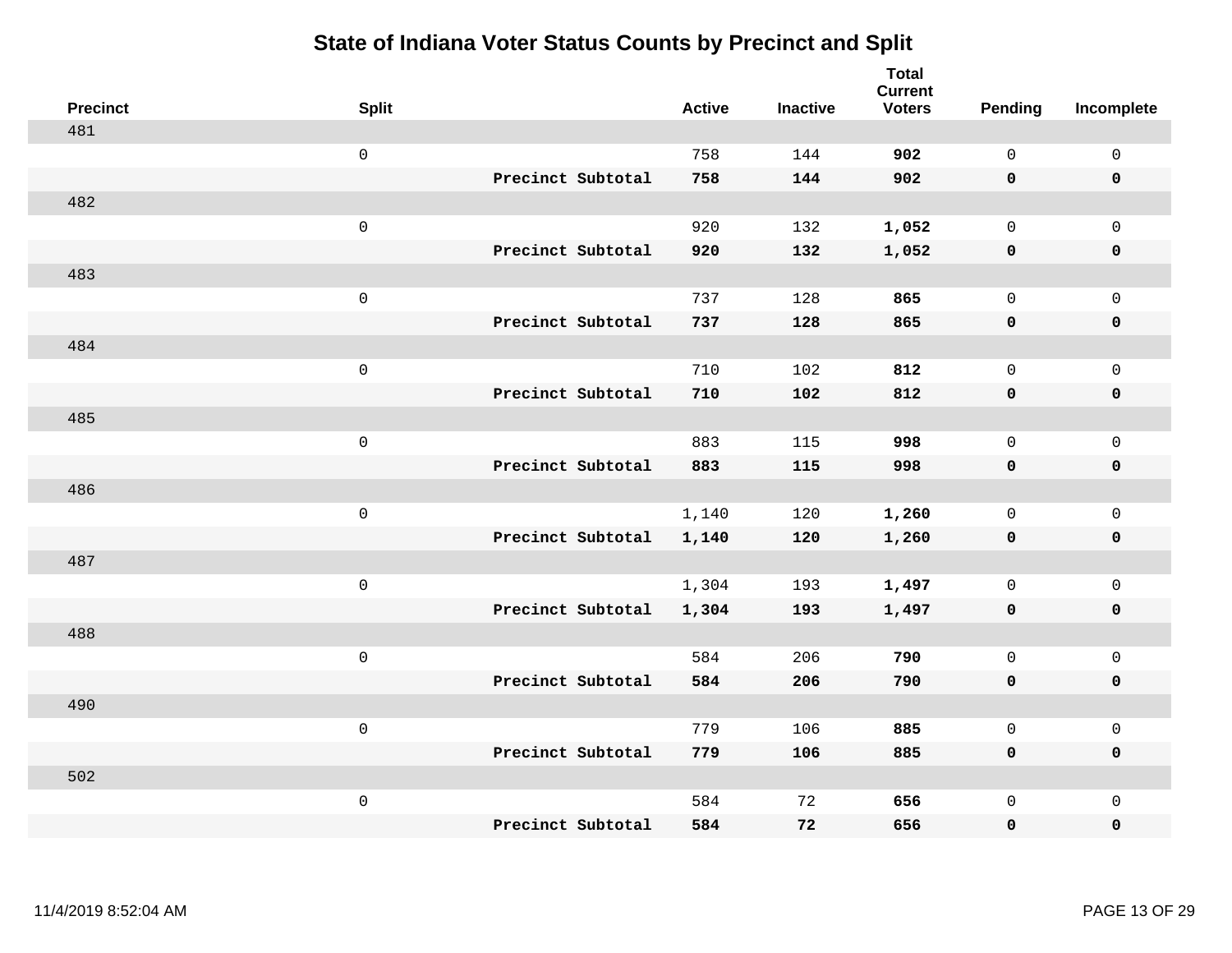| <b>Precinct</b> | <b>Split</b>        |                   | <b>Active</b> | <b>Inactive</b> | <b>Total</b><br><b>Current</b><br><b>Voters</b> | <b>Pending</b> | Incomplete   |
|-----------------|---------------------|-------------------|---------------|-----------------|-------------------------------------------------|----------------|--------------|
| 503             |                     |                   |               |                 |                                                 |                |              |
|                 | $\mathbf 0$         |                   | 780           | 225             | 1,005                                           | $\mathbf{0}$   | $\mathbf 0$  |
|                 |                     | Precinct Subtotal | 780           | 225             | 1,005                                           | $\mathbf 0$    | $\mathbf 0$  |
| 504             |                     |                   |               |                 |                                                 |                |              |
|                 | $\mathsf{O}\xspace$ |                   | 678           | 127             | 805                                             | 0              | $\mathbf 0$  |
|                 |                     | Precinct Subtotal | 678           | 127             | 805                                             | $\mathbf 0$    | $\pmb{0}$    |
| 505             |                     |                   |               |                 |                                                 |                |              |
|                 | $\mathsf{O}\xspace$ |                   | 548           | 93              | 641                                             | $\mathbf{0}$   | $\mathbf 0$  |
|                 |                     | Precinct Subtotal | 548           | 93              | 641                                             | 0              | $\mathbf 0$  |
| 509             |                     |                   |               |                 |                                                 |                |              |
|                 | $\mathsf{O}\xspace$ |                   | 810           | 107             | 917                                             | $\mathbf{0}$   | $\mathbf 0$  |
|                 |                     | Precinct Subtotal | 810           | 107             | 917                                             | $\mathbf 0$    | $\mathbf 0$  |
| 512             |                     |                   |               |                 |                                                 |                |              |
|                 | $\mathsf{O}\xspace$ |                   | 475           | 67              | 542                                             | $\mathbf{0}$   | $\mathbf{0}$ |
|                 |                     | Precinct Subtotal | 475           | 67              | 542                                             | 0              | $\mathbf 0$  |
| 516             |                     |                   |               |                 |                                                 |                |              |
|                 | $\mathsf 0$         |                   | 1,035         | 277             | 1,312                                           | 0              | $\mathsf{O}$ |
|                 |                     | Precinct Subtotal | 1,035         | 277             | 1,312                                           | 0              | $\pmb{0}$    |
| 518             |                     |                   |               |                 |                                                 |                |              |
|                 | $\mathsf 0$         |                   | 383           | 113             | 496                                             | 0              | $\mathbf 0$  |
|                 |                     | Precinct Subtotal | 383           | 113             | 496                                             | 0              | $\mathbf 0$  |
| 519             |                     |                   |               |                 |                                                 |                |              |
|                 | $\mathsf 0$         |                   | 610           | 265             | 875                                             | 0              | $\mathbf 0$  |
|                 |                     | Precinct Subtotal | 610           | 265             | 875                                             | 0              | $\mathbf 0$  |
| 553             |                     |                   |               |                 |                                                 |                |              |
|                 | $\mathsf 0$         |                   | 913           | 131             | 1,044                                           | $\mathbf{0}$   | $\mathbf 0$  |
|                 |                     | Precinct Subtotal | 913           | 131             | 1,044                                           | 0              | $\mathbf 0$  |
| 554             |                     |                   |               |                 |                                                 |                |              |
|                 | $\mathbf 0$         |                   | 920           | 138             | 1,058                                           | 0              | $\mathbf 0$  |
|                 |                     | Precinct Subtotal | 920           | 138             | 1,058                                           | 0              | $\mathbf 0$  |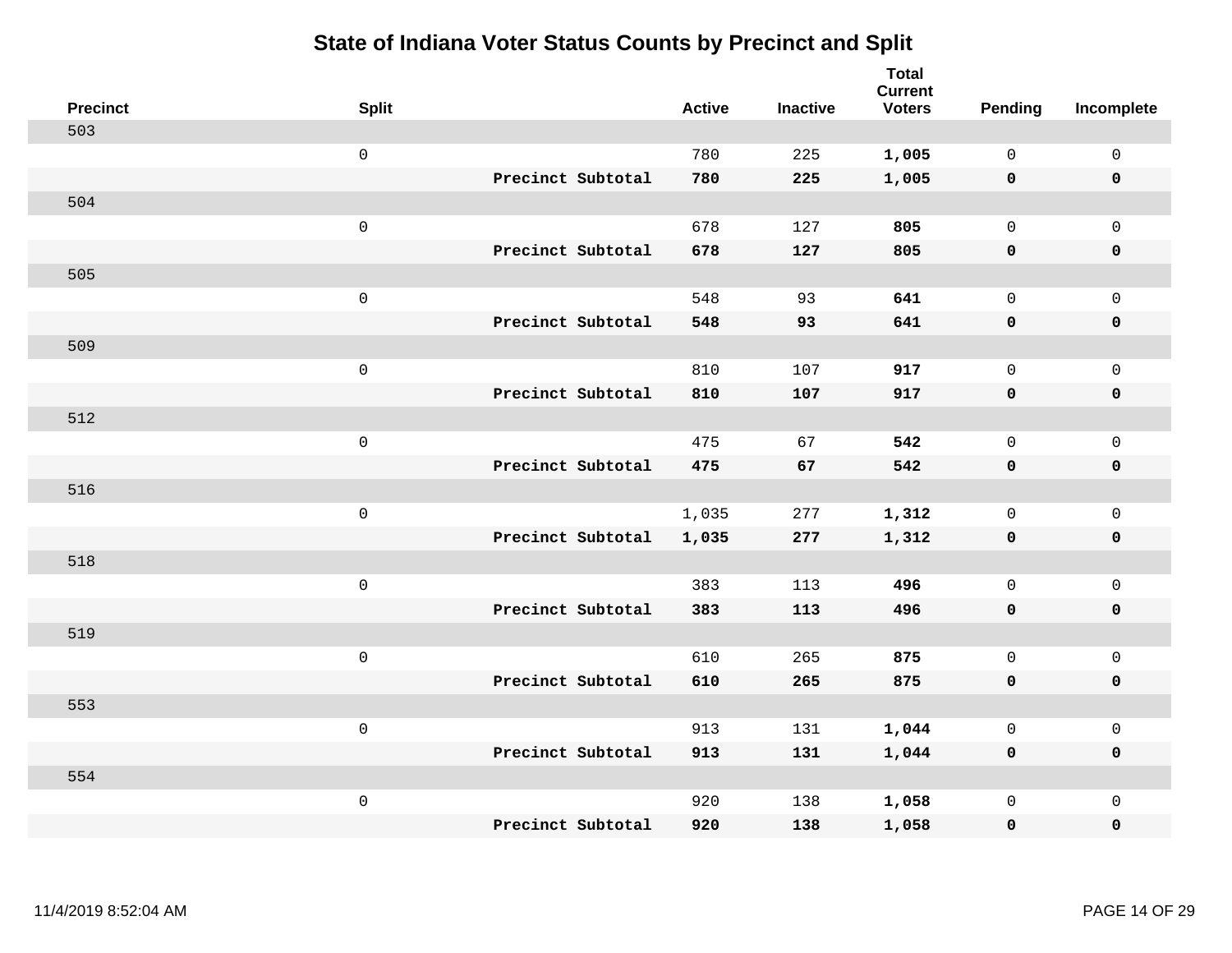| <b>Precinct</b> | <b>Split</b>        |                   | <b>Active</b> | <b>Inactive</b> | <b>Total</b><br><b>Current</b><br><b>Voters</b> | Pending      | Incomplete          |
|-----------------|---------------------|-------------------|---------------|-----------------|-------------------------------------------------|--------------|---------------------|
| 555             |                     |                   |               |                 |                                                 |              |                     |
|                 | $\mathsf 0$         |                   | 643           | 111             | 754                                             | $\mathbf{0}$ | $\mathsf{O}\xspace$ |
|                 |                     | Precinct Subtotal | 643           | 111             | 754                                             | $\mathbf 0$  | $\mathbf 0$         |
| 557             |                     |                   |               |                 |                                                 |              |                     |
|                 | $\mathsf 0$         |                   | 680           | 198             | 878                                             | $\mathbf{0}$ | $\mathsf{O}$        |
|                 |                     | Precinct Subtotal | 680           | 198             | 878                                             | $\mathbf 0$  | 0                   |
| 561             |                     |                   |               |                 |                                                 |              |                     |
|                 | $\mathsf 0$         |                   | 534           | 40              | 574                                             | $\mathbf 0$  | $\mathsf{O}$        |
|                 |                     | Precinct Subtotal | 534           | 40              | 574                                             | 0            | 0                   |
| 565             |                     |                   |               |                 |                                                 |              |                     |
|                 | $\mathsf 0$         |                   | 349           | 97              | 446                                             | $\mathbf{0}$ | $\mathsf{O}\xspace$ |
|                 |                     | Precinct Subtotal | 349           | 97              | 446                                             | $\mathbf 0$  | $\pmb{0}$           |
| 567             |                     |                   |               |                 |                                                 |              |                     |
|                 | $\mathsf 0$         |                   | 966           | 285             | 1,251                                           | $\mathbf 0$  | $\mathsf{O}\xspace$ |
|                 |                     | Precinct Subtotal | 966           | 285             | 1,251                                           | 0            | $\pmb{0}$           |
| 569             |                     |                   |               |                 |                                                 |              |                     |
|                 | $\mathbf 0$         |                   | 449           | 158             | 607                                             | $\mathsf{O}$ | $\mathsf{O}\xspace$ |
|                 |                     | Precinct Subtotal | 449           | 158             | 607                                             | $\mathbf 0$  | 0                   |
| 575             |                     |                   |               |                 |                                                 |              |                     |
|                 | $\mathbf 0$         |                   | 934           | 233             | 1,167                                           | $\mathbf 0$  | $\mathsf{O}\xspace$ |
|                 |                     | Precinct Subtotal | 934           | 233             | 1,167                                           | 0            | 0                   |
| 576             |                     |                   |               |                 |                                                 |              |                     |
|                 | $\mathsf{O}\xspace$ |                   | 721           | 218             | 939                                             | $\mathbf 0$  | $\mathsf{O}\xspace$ |
|                 |                     | Precinct Subtotal | 721           | 218             | 939                                             | 0            | 0                   |
| 577             |                     |                   |               |                 |                                                 |              |                     |
|                 | $\mathsf 0$         |                   | 556           | 110             | 666                                             | $\mathbf 0$  | $\mathsf{O}\xspace$ |
|                 |                     | Precinct Subtotal | 556           | 110             | 666                                             | 0            | 0                   |
| 578             |                     |                   |               |                 |                                                 |              |                     |
|                 | $\mathbf 0$         |                   | 559           | 125             | 684                                             | $\mathsf{O}$ | $\mathsf{O}$        |
|                 |                     | Precinct Subtotal | 559           | 125             | 684                                             | 0            | 0                   |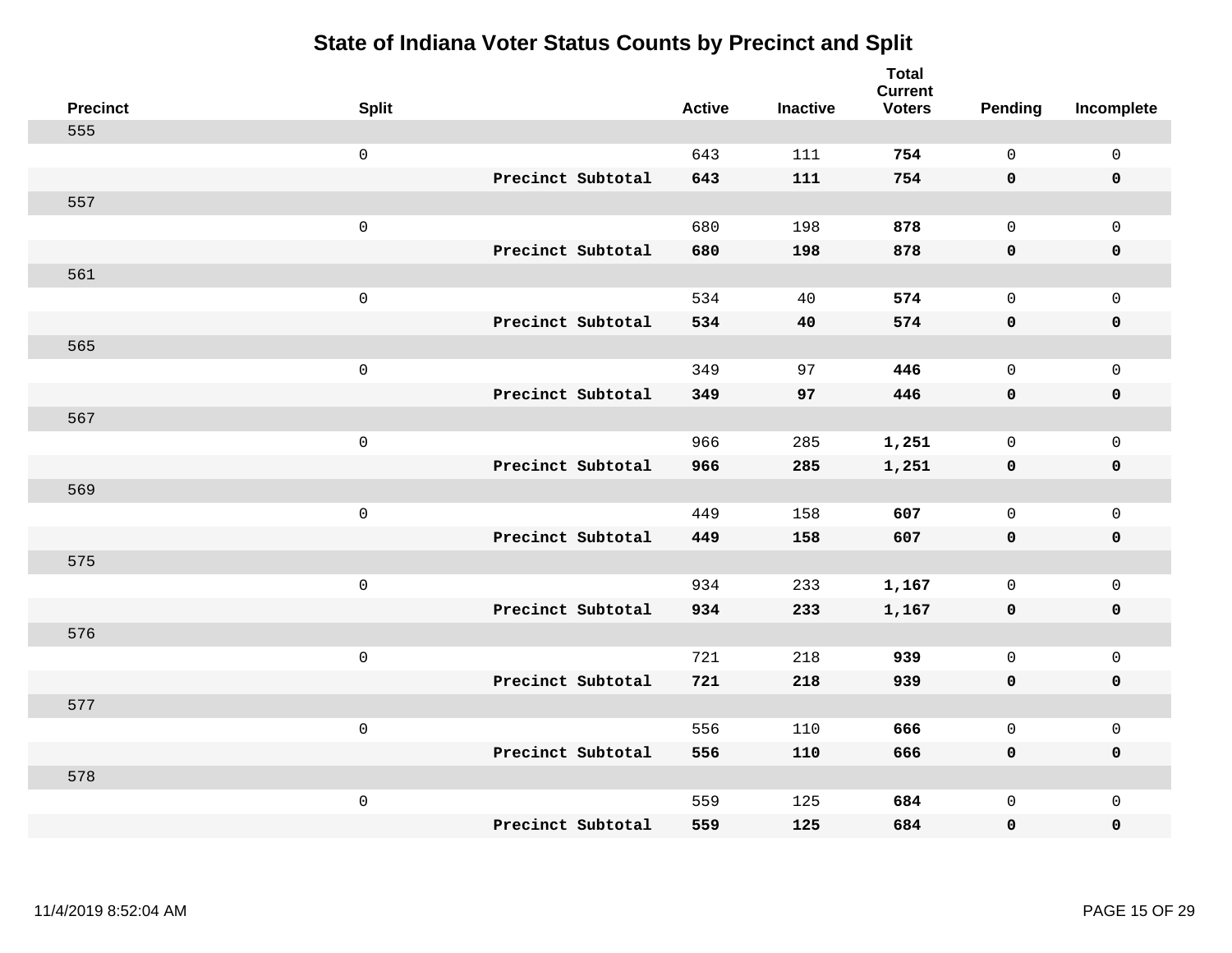| <b>Precinct</b> | <b>Split</b>        |                   | <b>Active</b> | <b>Inactive</b> | <b>Total</b><br><b>Current</b><br><b>Voters</b> | <b>Pending</b> | Incomplete   |
|-----------------|---------------------|-------------------|---------------|-----------------|-------------------------------------------------|----------------|--------------|
| 579             |                     |                   |               |                 |                                                 |                |              |
|                 | $\mathsf{O}\xspace$ |                   | 751           | 173             | 924                                             | $\mathbf 0$    | $\mathbf 0$  |
|                 |                     | Precinct Subtotal | 751           | 173             | 924                                             | $\mathbf 0$    | $\mathbf 0$  |
| 581             |                     |                   |               |                 |                                                 |                |              |
|                 | $\mathsf 0$         |                   | 760           | 237             | 997                                             | $\mathbf 0$    | $\mathbf 0$  |
|                 |                     | Precinct Subtotal | 760           | 237             | 997                                             | $\mathbf 0$    | $\pmb{0}$    |
| 582             |                     |                   |               |                 |                                                 |                |              |
|                 | $\mathsf 0$         |                   | 806           | 93              | 899                                             | $\mathbf 0$    | $\mathsf 0$  |
|                 |                     | Precinct Subtotal | 806           | 93              | 899                                             | $\mathbf 0$    | $\mathbf 0$  |
| 583             |                     |                   |               |                 |                                                 |                |              |
|                 | $\mathbf 0$         |                   | 876           | 300             | 1,176                                           | $\mathbf 0$    | $\mathbf 0$  |
|                 |                     | Precinct Subtotal | 876           | 300             | 1,176                                           | $\mathbf 0$    | $\mathbf 0$  |
| 585             |                     |                   |               |                 |                                                 |                |              |
|                 | $\mathsf 0$         |                   | 707           | 74              | 781                                             | $\Omega$       | $\mathbf{0}$ |
|                 |                     | Precinct Subtotal | 707           | 74              | 781                                             | $\mathbf 0$    | $\mathbf 0$  |
| 590             |                     |                   |               |                 |                                                 |                |              |
|                 | $\mathbf 0$         |                   | 947           | 284             | 1,231                                           | $\mathbf 0$    | $\mathbf 0$  |
|                 |                     | Precinct Subtotal | 947           | 284             | 1,231                                           | $\mathbf 0$    | $\mathbf 0$  |
| 592             |                     |                   |               |                 |                                                 |                |              |
|                 | $\mathbf 0$         |                   | 669           | 117             | 786                                             | $\mathbf 0$    | $\mathsf 0$  |
|                 |                     | Precinct Subtotal | 669           | 117             | 786                                             | $\mathbf 0$    | $\mathbf 0$  |
| 594             |                     |                   |               |                 |                                                 |                |              |
|                 | $\mathbf 0$         |                   | 630           | 228             | 858                                             | $\mathbf 0$    | $\mathbf 0$  |
|                 |                     | Precinct Subtotal | 630           | 228             | 858                                             | $\mathbf 0$    | $\mathbf 0$  |
| 596             |                     |                   |               |                 |                                                 |                |              |
|                 | $\mathbf 0$         |                   | 539           | 205             | 744                                             | $\mathsf{O}$   | $\mathsf 0$  |
|                 |                     | Precinct Subtotal | 539           | 205             | 744                                             | $\mathbf 0$    | $\mathbf 0$  |
| 602             |                     |                   |               |                 |                                                 |                |              |
|                 | $\mathbf 0$         |                   | 601           | 158             | 759                                             | $\mathbf 0$    | $\mathbf 0$  |
|                 |                     | Precinct Subtotal | 601           | 158             | 759                                             | $\mathbf 0$    | $\pmb{0}$    |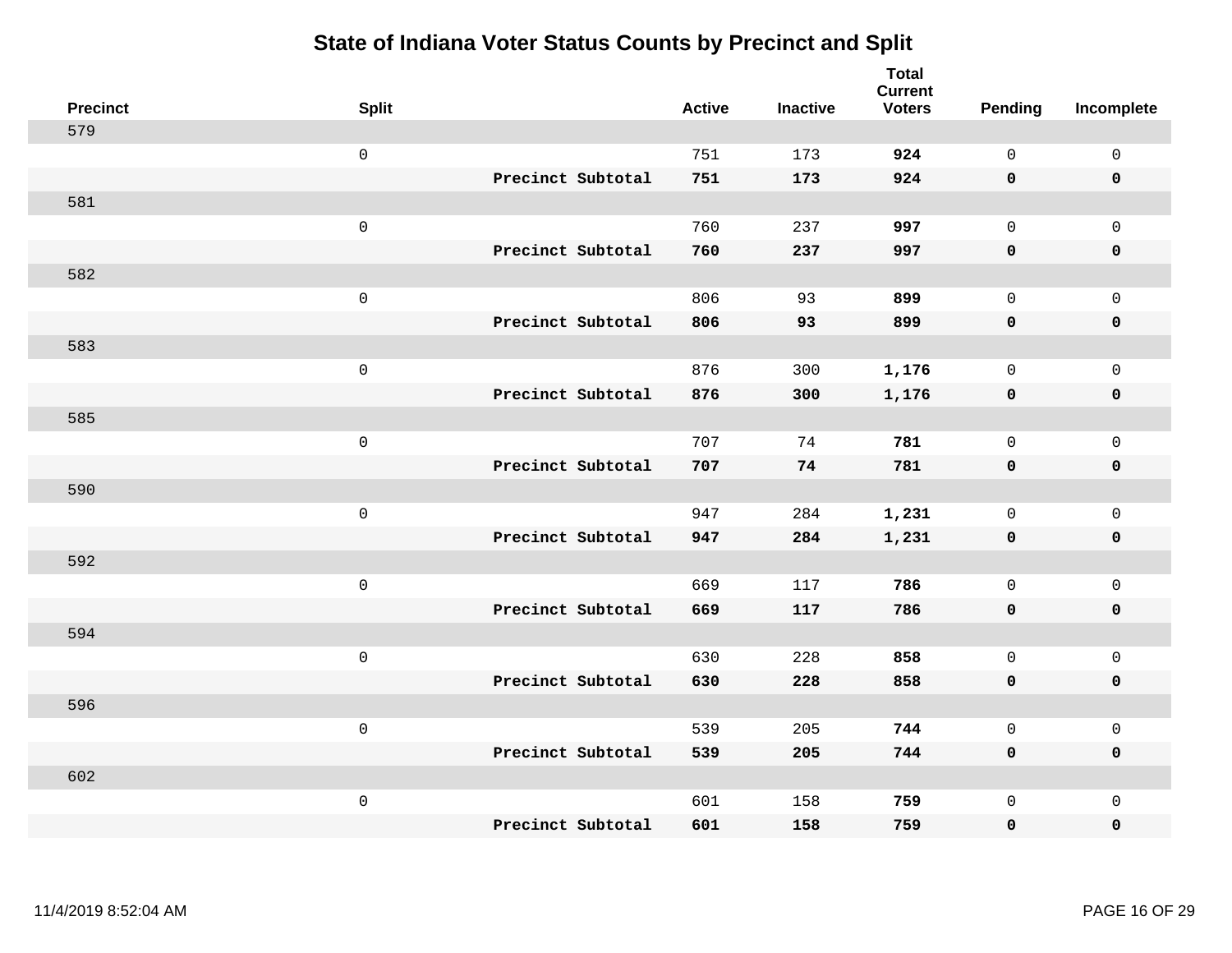| <b>Precinct</b> | <b>Split</b>        | <b>Active</b> | <b>Inactive</b> | <b>Total</b><br><b>Current</b><br><b>Voters</b> | Pending      | Incomplete  |
|-----------------|---------------------|---------------|-----------------|-------------------------------------------------|--------------|-------------|
| 603             |                     |               |                 |                                                 |              |             |
|                 | $\mathsf{O}\xspace$ | 589           | 167             | 756                                             | $\mathsf{O}$ | $\mathsf 0$ |
|                 | Precinct Subtotal   | 589           | 167             | 756                                             | $\mathbf 0$  | $\mathbf 0$ |
| 605             |                     |               |                 |                                                 |              |             |
|                 | $\mathbf 0$         | 880           | 224             | 1,104                                           | $\mathbf 0$  | $\mathbf 0$ |
|                 | Precinct Subtotal   | 880           | 224             | 1,104                                           | $\mathbf 0$  | $\mathbf 0$ |
| 607             |                     |               |                 |                                                 |              |             |
|                 | $\mathsf 0$         | 866           | 156             | 1,022                                           | $\mathbf 0$  | $\mathsf 0$ |
|                 | Precinct Subtotal   | 866           | 156             | 1,022                                           | $\mathbf 0$  | $\mathbf 0$ |
| 608             |                     |               |                 |                                                 |              |             |
|                 | $\mathsf 0$         | 892           | 183             | 1,075                                           | $\mathsf{O}$ | $\mathbf 0$ |
|                 | Precinct Subtotal   | 892           | 183             | 1,075                                           | $\mathbf 0$  | $\mathbf 0$ |
| 610             |                     |               |                 |                                                 |              |             |
|                 | $\mathbf 0$         | 793           | 136             | 929                                             | $\mathbf 0$  | $\mathsf 0$ |
|                 | Precinct Subtotal   | 793           | 136             | 929                                             | $\mathbf 0$  | $\mathbf 0$ |
| 611             |                     |               |                 |                                                 |              |             |
|                 | $\mathbf 0$         | $\mathbf{0}$  | 1               | $\mathbf{1}$                                    | $\mathbf 0$  | $\mathsf 0$ |
|                 | Precinct Subtotal   | $\mathbf 0$   | ${\bf 1}$       | $\mathbf{1}$                                    | $\mathbf 0$  | $\mathbf 0$ |
| 612             |                     |               |                 |                                                 |              |             |
|                 | $\mathbf 0$         | 4             | 20              | 24                                              | $\mathsf{O}$ | $\mathsf 0$ |
|                 | Precinct Subtotal   | 4             | 20              | 24                                              | 0            | 0           |
| 651             |                     |               |                 |                                                 |              |             |
|                 | $\mathbf 0$         | 750           | 115             | 865                                             | $\mathsf{O}$ | $\mathsf 0$ |
|                 | Precinct Subtotal   | 750           | 115             | 865                                             | $\mathbf 0$  | $\pmb{0}$   |
| 652             |                     |               |                 |                                                 |              |             |
|                 | $\mathbf 0$         | 937           | 104             | 1,041                                           | $\mathbf 0$  | $\mathbf 0$ |
|                 | Precinct Subtotal   | 937           | 104             | 1,041                                           | 0            | $\mathbf 0$ |
| 653             |                     |               |                 |                                                 |              |             |
|                 | $\mathbf 0$         | 1,297         | 261             | 1,558                                           | $\mathsf{O}$ | $\mathbf 0$ |
|                 | Precinct Subtotal   | 1,297         | 261             | 1,558                                           | 0            | $\pmb{0}$   |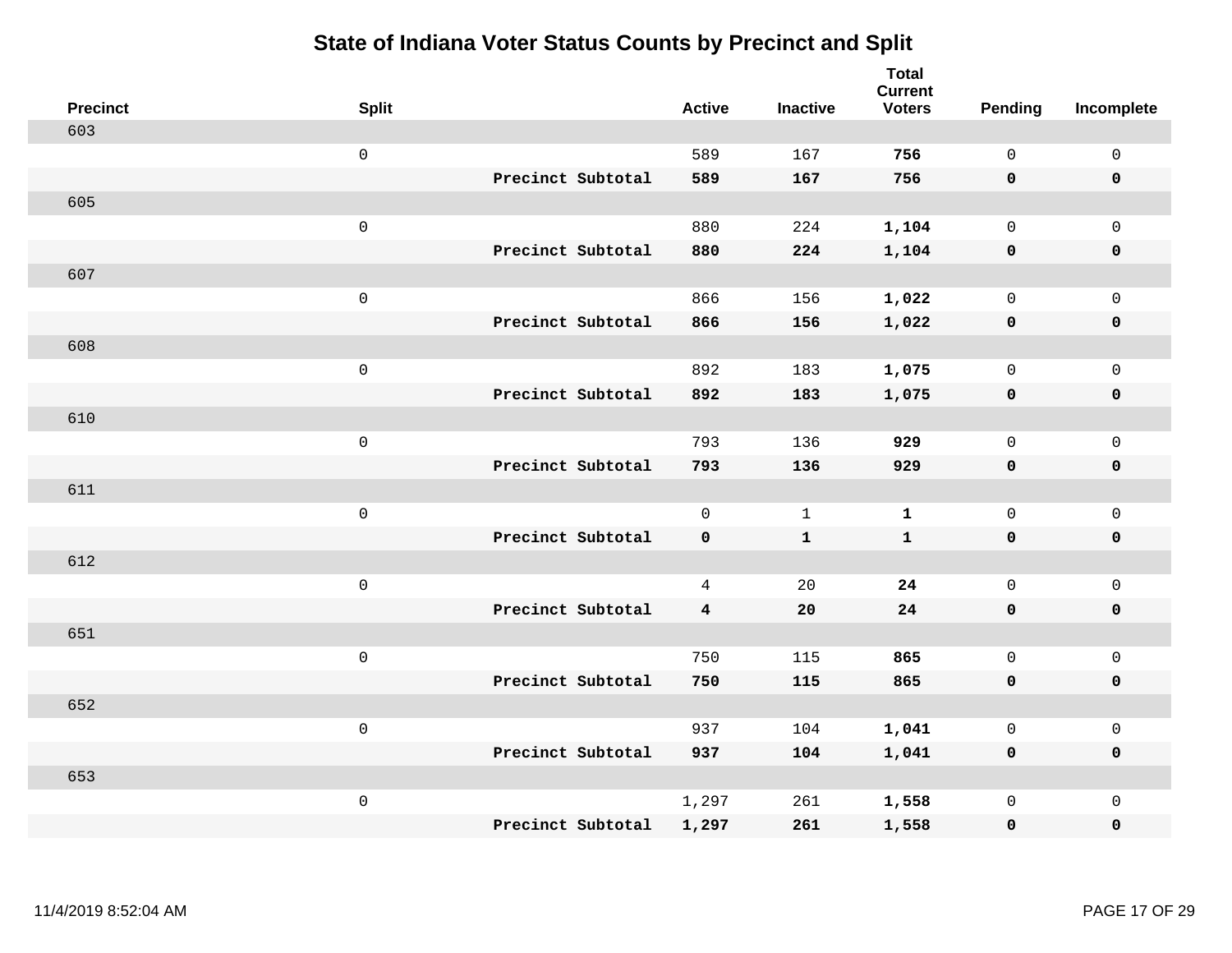| <b>Precinct</b> | <b>Split</b>        |                   | <b>Active</b> | <b>Inactive</b> | <b>Total</b><br><b>Current</b><br><b>Voters</b> | Pending      | Incomplete          |
|-----------------|---------------------|-------------------|---------------|-----------------|-------------------------------------------------|--------------|---------------------|
| 654             |                     |                   |               |                 |                                                 |              |                     |
|                 | $\mathsf{O}\xspace$ |                   | 908           | 172             | 1,080                                           | $\mathbf 0$  | $\mathsf{O}\xspace$ |
|                 |                     | Precinct Subtotal | 908           | 172             | 1,080                                           | $\mathbf 0$  | $\pmb{0}$           |
| 656             |                     |                   |               |                 |                                                 |              |                     |
|                 | $\mathsf 0$         |                   | 871           | 272             | 1,143                                           | $\mathsf{O}$ | $\mathsf{O}\xspace$ |
|                 |                     | Precinct Subtotal | 871           | 272             | 1,143                                           | $\mathbf 0$  | $\pmb{0}$           |
| 658             |                     |                   |               |                 |                                                 |              |                     |
|                 | $\mathsf 0$         |                   | 871           | 197             | 1,068                                           | $\mathbf 0$  | $\mathsf{O}$        |
|                 |                     | Precinct Subtotal | 871           | 197             | 1,068                                           | $\mathbf 0$  | $\pmb{0}$           |
| 660             |                     |                   |               |                 |                                                 |              |                     |
|                 | $\mathsf 0$         |                   | 712           | 107             | 819                                             | $\mathbf 0$  | $\mathbf{0}$        |
|                 |                     | Precinct Subtotal | 712           | 107             | 819                                             | $\mathbf 0$  | $\pmb{0}$           |
| 662             |                     |                   |               |                 |                                                 |              |                     |
|                 | $\mathsf 0$         |                   | 605           | 193             | 798                                             | $\mathsf{O}$ | $\mathsf{O}\xspace$ |
|                 |                     | Precinct Subtotal | 605           | 193             | 798                                             | 0            | $\pmb{0}$           |
| 663             |                     |                   |               |                 |                                                 |              |                     |
|                 | $\mathbf 0$         |                   | 1,018         | 136             | 1,154                                           | $\mathbf 0$  | $\mathsf{O}$        |
|                 |                     | Precinct Subtotal | 1,018         | 136             | 1,154                                           | 0            | $\pmb{0}$           |
| 665             |                     |                   |               |                 |                                                 |              |                     |
|                 | $\mathsf 0$         |                   | 928           | 77              | 1,005                                           | $\mathbf 0$  | $\mathsf{O}\xspace$ |
|                 |                     | Precinct Subtotal | 928           | 77              | 1,005                                           | 0            | 0                   |
| 667             |                     |                   |               |                 |                                                 |              |                     |
|                 | $\mathbf 0$         |                   | 37            | 7               | 44                                              | $\mathbf 0$  | $\mathsf{O}\xspace$ |
|                 |                     | Precinct Subtotal | 37            | $\overline{7}$  | 44                                              | $\mathbf 0$  | 0                   |
| 668             |                     |                   |               |                 |                                                 |              |                     |
|                 | $\mathbf 0$         |                   | $\mathsf{O}$  | $\mathbf{1}$    | $\mathbf{1}$                                    | $\mathbf 0$  | $\mathsf{O}\xspace$ |
|                 |                     | Precinct Subtotal | 0             | $\mathbf{1}$    | $\mathbf{1}$                                    | $\mathbf 0$  | 0                   |
| 669             |                     |                   |               |                 |                                                 |              |                     |
|                 | $\mathbf 0$         |                   | $\mathbf{1}$  | $\mathbf 0$     | $\mathbf{1}$                                    | $\mathsf{O}$ | $\mathsf{O}\xspace$ |
|                 |                     | Precinct Subtotal | $\mathbf{1}$  | $\pmb{0}$       | $\mathbf{1}$                                    | 0            | 0                   |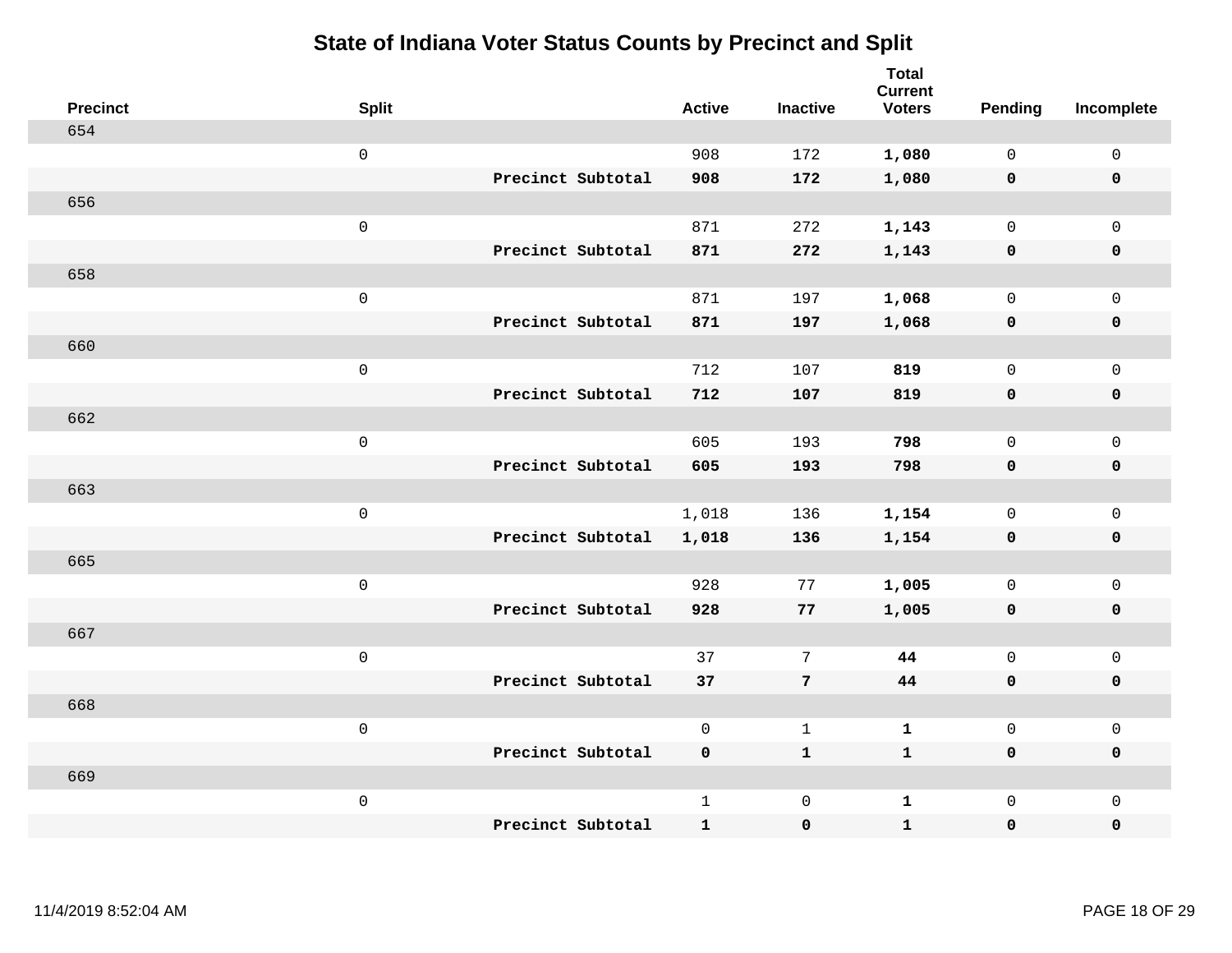| <b>Precinct</b> | <b>Split</b>        |                   | <b>Active</b> |                | <b>Inactive</b> | <b>Total</b><br><b>Current</b><br><b>Voters</b> | Pending      | Incomplete          |
|-----------------|---------------------|-------------------|---------------|----------------|-----------------|-------------------------------------------------|--------------|---------------------|
| 670             |                     |                   |               |                |                 |                                                 |              |                     |
|                 | $\mathsf{O}$        |                   | 713           |                | 291             | 1,004                                           | $\mathbf 0$  | $\mathsf{O}\xspace$ |
|                 |                     | Precinct Subtotal | 713           |                | 291             | 1,004                                           | $\mathbf 0$  | $\pmb{0}$           |
| 671             |                     |                   |               |                |                 |                                                 |              |                     |
|                 | $\mathsf 0$         |                   | 899           |                | 172             | 1,071                                           | $\mathbf 0$  | $\mathsf{O}\xspace$ |
|                 |                     | Precinct Subtotal | 899           |                | 172             | 1,071                                           | $\mathbf 0$  | $\pmb{0}$           |
| 672             |                     |                   |               |                |                 |                                                 |              |                     |
|                 | $\mathsf 0$         |                   | 945           |                | 346             | 1,291                                           | $\mathsf{O}$ | $\mathsf{O}\xspace$ |
|                 |                     | Precinct Subtotal | 945           |                | 346             | 1,291                                           | 0            | 0                   |
| 674             |                     |                   |               |                |                 |                                                 |              |                     |
|                 | $\mathbf 0$         |                   | 616           |                | 159             | 775                                             | $\mathsf{O}$ | $\mathsf{O}\xspace$ |
|                 |                     | Precinct Subtotal | 616           |                | 159             | 775                                             | $\mathbf 0$  | 0                   |
| 675             |                     |                   |               |                |                 |                                                 |              |                     |
|                 | $\mathbf 0$         |                   |               | $\overline{a}$ | 17              | 19                                              | $\mathbf 0$  | $\mathsf{O}\xspace$ |
|                 |                     | Precinct Subtotal |               | $\mathbf{2}$   | 17              | 19                                              | $\mathbf 0$  | 0                   |
| 677             |                     |                   |               |                |                 |                                                 |              |                     |
|                 | $\mathsf{O}\xspace$ |                   | 13            |                | $\mathbf{1}$    | 14                                              | $\mathsf{O}$ | $\mathsf{O}\xspace$ |
|                 |                     | Precinct Subtotal | 13            |                | ${\bf 1}$       | 14                                              | $\mathbf 0$  | 0                   |
| 678             |                     |                   |               |                |                 |                                                 |              |                     |
|                 | $\mathbf 0$         |                   | 478           |                | 150             | 628                                             | $\mathbf 0$  | $\mathsf{O}$        |
|                 |                     | Precinct Subtotal | 478           |                | 150             | 628                                             | 0            | 0                   |
| 679             |                     |                   |               |                |                 |                                                 |              |                     |
|                 | $\mathsf{O}\xspace$ |                   | 1,341         |                | 226             | 1,567                                           | 0            | $\mathsf{O}\xspace$ |
|                 |                     | Precinct Subtotal | 1,341         |                | 226             | 1,567                                           | 0            | 0                   |
| 682             |                     |                   |               |                |                 |                                                 |              |                     |
|                 | $\mathsf 0$         |                   | 808           |                | 192             | 1,000                                           | $\mathsf{O}$ | $\mathsf{O}\xspace$ |
|                 |                     | Precinct Subtotal | 808           |                | 192             | 1,000                                           | 0            | 0                   |
| 690             |                     |                   |               |                |                 |                                                 |              |                     |
|                 | $\mathbf 0$         |                   | 554           |                | 84              | 638                                             | $\mathsf{O}$ | $\mathsf{O}$        |
|                 |                     | Precinct Subtotal |               | 554            | 84              | 638                                             | 0            | $\pmb{0}$           |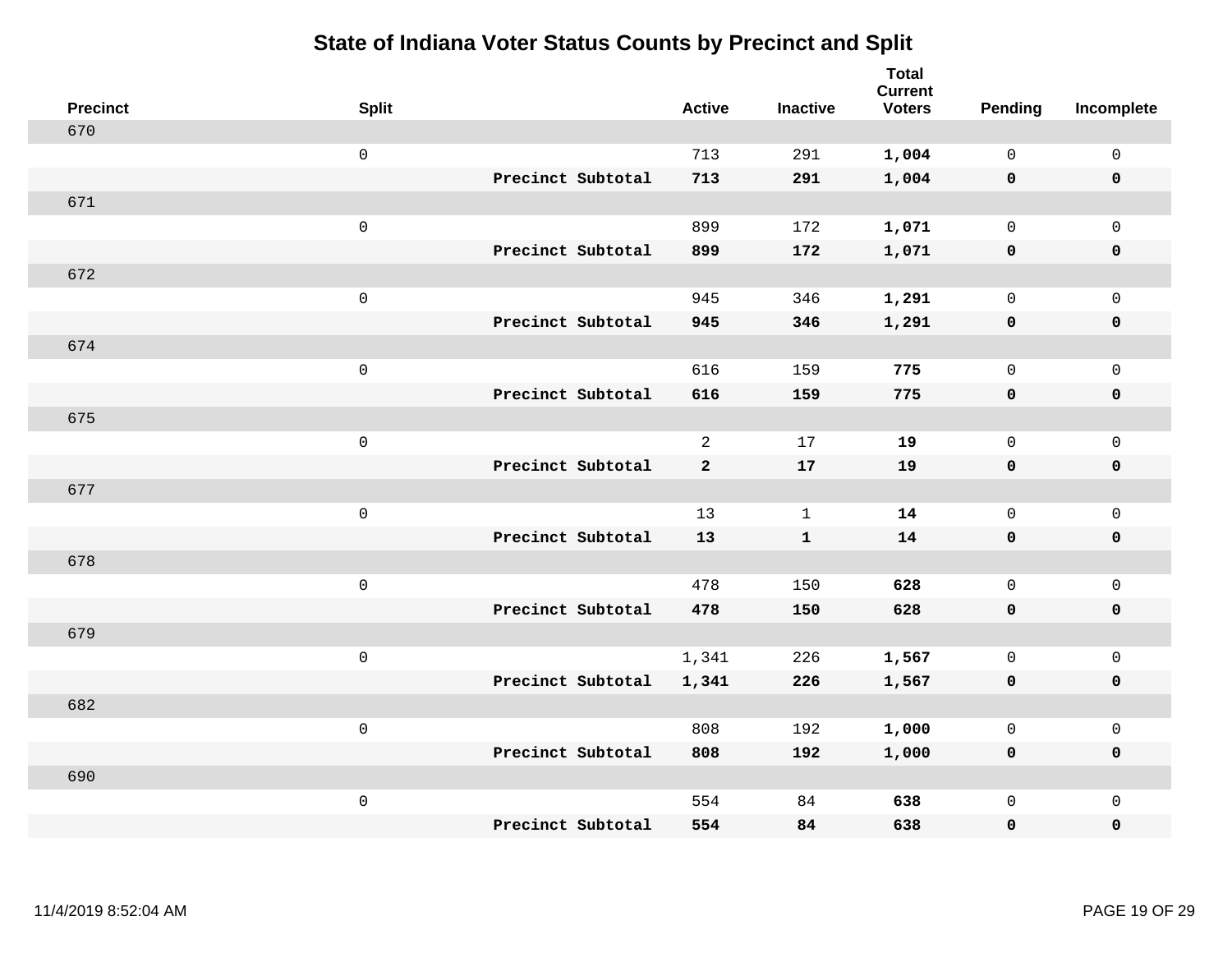| <b>Precinct</b> | <b>Split</b>        |                   | <b>Active</b> | <b>Inactive</b> | <b>Total</b><br><b>Current</b><br><b>Voters</b> | <b>Pending</b> | Incomplete   |
|-----------------|---------------------|-------------------|---------------|-----------------|-------------------------------------------------|----------------|--------------|
| 692             |                     |                   |               |                 |                                                 |                |              |
|                 | $\mathsf{O}\xspace$ |                   | 1,092         | 211             | 1,303                                           | $\mathbf 0$    | $\mathbf 0$  |
|                 |                     | Precinct Subtotal | 1,092         | 211             | 1,303                                           | $\mathbf 0$    | $\mathbf 0$  |
| ABOITE B        |                     |                   |               |                 |                                                 |                |              |
|                 | $\mathbf 0$         |                   | 1,116         | 122             | 1,238                                           | 0              | $\Omega$     |
|                 |                     | Precinct Subtotal | 1,116         | 122             | 1,238                                           | $\mathbf 0$    | $\mathbf 0$  |
| ABOITE C        |                     |                   |               |                 |                                                 |                |              |
|                 | $\mathsf 0$         |                   | 1,170         | 161             | 1,331                                           | 0              | $\mathbf{0}$ |
|                 |                     | Precinct Subtotal | 1,170         | 161             | 1,331                                           | 0              | $\mathbf 0$  |
| ABOITE J        |                     |                   |               |                 |                                                 |                |              |
|                 | $\mathsf{O}\xspace$ |                   | 1,490         | 139             | 1,629                                           | 0              | $\mathbf 0$  |
|                 |                     | Precinct Subtotal | 1,490         | 139             | 1,629                                           | 0              | $\mathbf 0$  |
| ABOITE K        |                     |                   |               |                 |                                                 |                |              |
|                 | $\mathsf 0$         |                   | 732           | 112             | 844                                             | 0              | $\mathbf{0}$ |
|                 |                     | Precinct Subtotal | 732           | 112             | 844                                             | 0              | $\mathbf 0$  |
| ABOITE L        |                     |                   |               |                 |                                                 |                |              |
|                 | $\mathbf 0$         |                   | 330           | 59              | 389                                             | 0              | $\mathbf 0$  |
|                 |                     | Precinct Subtotal | 330           | 59              | 389                                             | $\mathbf 0$    | $\mathbf 0$  |
| ABOITE N        |                     |                   |               |                 |                                                 |                |              |
|                 | $\mathsf 0$         |                   | 987           | 92              | 1,079                                           | 0              | $\mathbf{0}$ |
|                 |                     | Precinct Subtotal | 987           | 92              | 1,079                                           | $\mathbf 0$    | $\mathbf 0$  |
| ABOITE T        |                     |                   |               |                 |                                                 |                |              |
|                 | $\mathsf{O}\xspace$ |                   | 1,742         | 266             | 2,008                                           | 0              | $\mathsf{O}$ |
|                 |                     | Precinct Subtotal | 1,742         | 266             | 2,008                                           | 0              | 0            |
| ABOITE U        |                     |                   |               |                 |                                                 |                |              |
|                 | $\mathsf 0$         |                   | 1,101         | 109             | 1,210                                           | 0              | $\mathbf 0$  |
|                 |                     | Precinct Subtotal | 1,101         | 109             | 1,210                                           | $\mathbf 0$    | 0            |
| ABOITE Z        |                     |                   |               |                 |                                                 |                |              |
|                 | $\mathsf{O}\xspace$ |                   | 459           | 157             | 616                                             | 0              | $\mathbf{0}$ |
|                 |                     | Precinct Subtotal | 459           | 157             | 616                                             | 0              | 0            |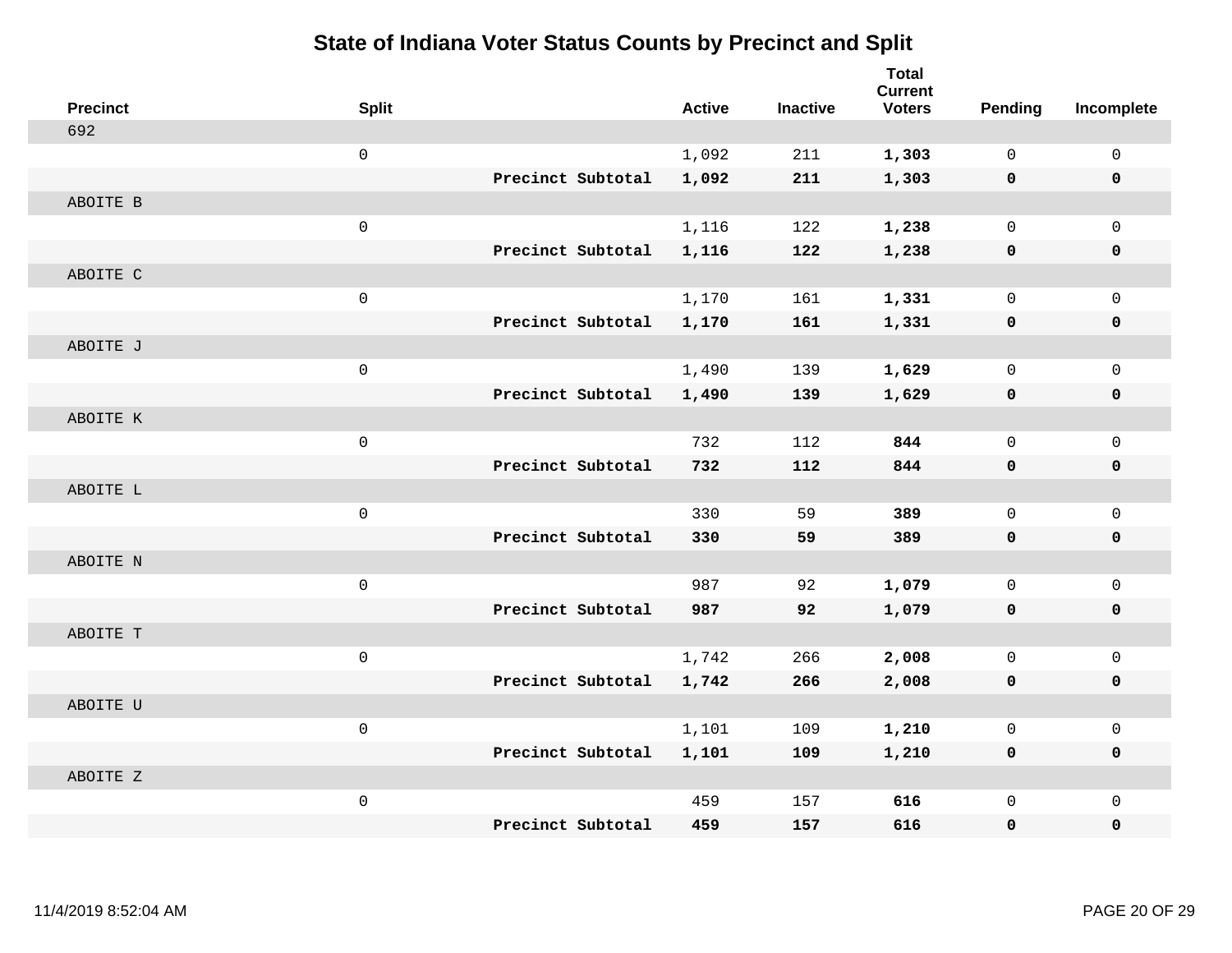| <b>Precinct</b> | <b>Split</b> |                   | <b>Active</b>  | <b>Inactive</b>   | <b>Total</b><br><b>Current</b><br><b>Voters</b> | Pending     | Incomplete  |
|-----------------|--------------|-------------------|----------------|-------------------|-------------------------------------------------|-------------|-------------|
| ADAMS B1        |              |                   |                |                   |                                                 |             |             |
|                 | $\mathbf{0}$ |                   | 117            | 9                 | 126                                             | $\Omega$    | $\mathbf 0$ |
|                 |              | Precinct Subtotal | 117            | 9                 | 126                                             | $\mathbf 0$ | $\mathbf 0$ |
| ADAMS B2        |              |                   |                |                   |                                                 |             |             |
|                 | $\mathsf 0$  |                   | 22             | 3                 | 25                                              | $\mathbf 0$ | $\mathbf 0$ |
|                 |              | Precinct Subtotal | 22             | 3                 | 25                                              | $\mathbf 0$ | 0           |
| ADAMS C         |              |                   |                |                   |                                                 |             |             |
|                 | $\mathsf 0$  |                   | 15             | 3                 | 18                                              | $\mathbf 0$ | $\mathbf 0$ |
|                 |              | Precinct Subtotal | 15             | 3                 | 18                                              | $\mathbf 0$ | $\mathbf 0$ |
| ADAMS E         |              |                   |                |                   |                                                 |             |             |
|                 | $\mathsf 0$  |                   | 239            | 13                | 252                                             | $\mathbf 0$ | $\mathbf 0$ |
|                 |              | Precinct Subtotal | 239            | 13                | 252                                             | $\mathbf 0$ | 0           |
| ADAMS F         |              |                   |                |                   |                                                 |             |             |
|                 | $\mathbf 0$  |                   | 125            | 12                | 137                                             | $\mathbf 0$ | $\mathbf 0$ |
|                 |              | Precinct Subtotal | 125            | $12 \overline{ }$ | 137                                             | $\mathbf 0$ | 0           |
| ADAMS G         |              |                   |                |                   |                                                 |             |             |
|                 | $\mathsf 0$  |                   | 719            | 59                | 778                                             | $\mathbf 0$ | $\mathbf 0$ |
|                 |              | Precinct Subtotal | 719            | 59                | 778                                             | $\mathbf 0$ | 0           |
| ADAMS N         |              |                   |                |                   |                                                 |             |             |
|                 | $\mathbf 0$  |                   | 5              | $\mathbf 0$       | 5                                               | $\mathbf 0$ | $\mathsf 0$ |
|                 |              | Precinct Subtotal | 5              | $\mathbf 0$       | 5                                               | $\mathbf 0$ | 0           |
| ADAMS O         |              |                   |                |                   |                                                 |             |             |
|                 | $\mathsf 0$  |                   | $\overline{a}$ | $\mathbf 0$       | $\mathbf{2}$                                    | $\mathbf 0$ | $\mathbf 0$ |
|                 |              | Precinct Subtotal | $\overline{2}$ | $\mathbf 0$       | $\overline{2}$                                  | $\mathbf 0$ | 0           |
| CEDAR CREEK A   |              |                   |                |                   |                                                 |             |             |
|                 | $\mathbf 0$  |                   | 1,017          | 61                | 1,078                                           | $\mathbf 0$ | $\mathbf 0$ |
|                 |              | Precinct Subtotal | 1,017          | 61                | 1,078                                           | 0           | 0           |
| CEDAR CREEK B   |              |                   |                |                   |                                                 |             |             |
|                 | $\mathsf 0$  |                   | 988            | 97                | 1,085                                           | $\mathbf 0$ | $\mathbf 0$ |
|                 |              | Precinct Subtotal | 988            | 97                | 1,085                                           | $\mathbf 0$ | 0           |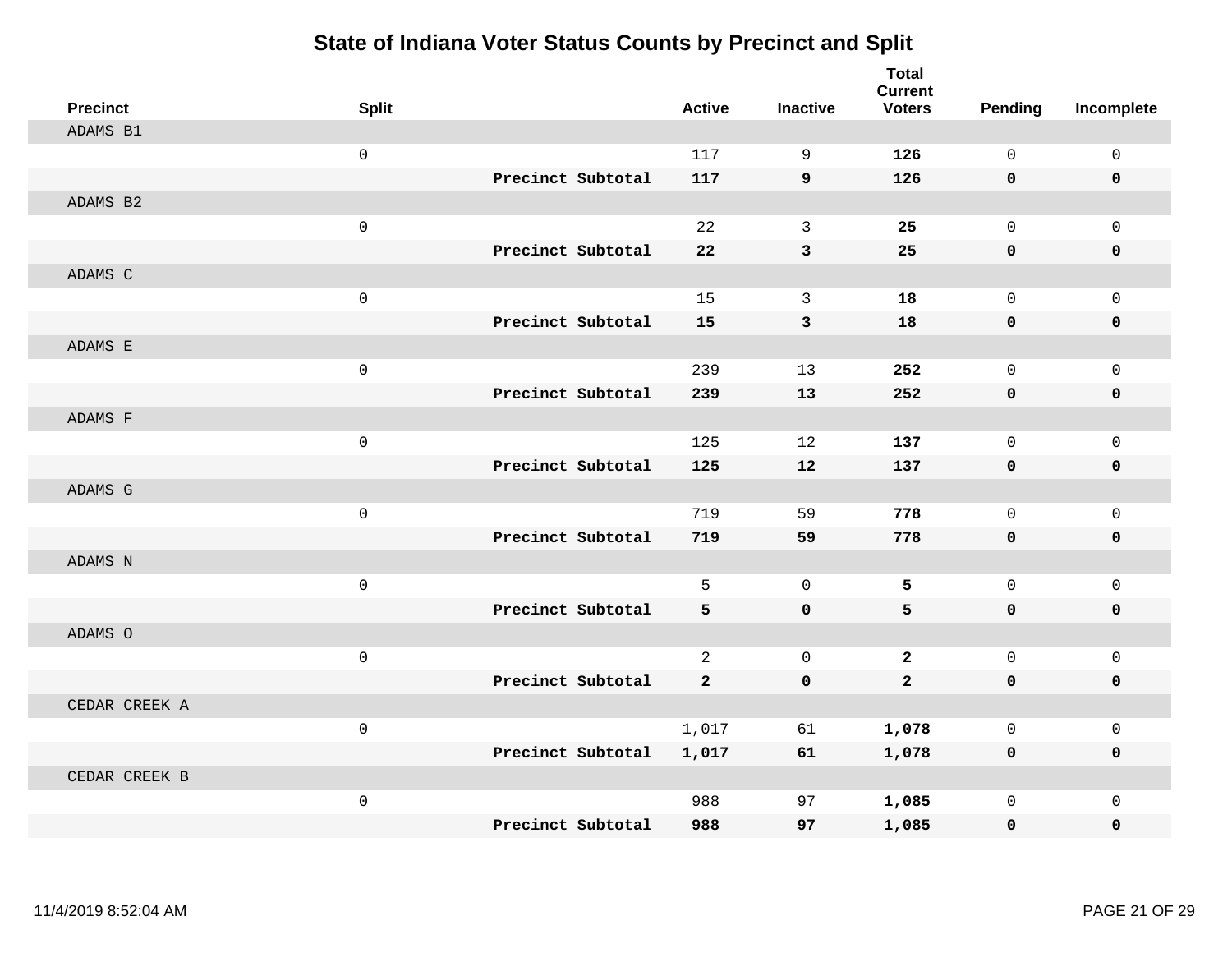| <b>Precinct</b> | <b>Split</b>        |                   | <b>Active</b> | <b>Inactive</b> | <b>Total</b><br><b>Current</b><br><b>Voters</b> | Pending      | Incomplete   |
|-----------------|---------------------|-------------------|---------------|-----------------|-------------------------------------------------|--------------|--------------|
| CEDAR CREEK C   |                     |                   |               |                 |                                                 |              |              |
|                 | $\mathbf 0$         |                   | 633           | 83              | 716                                             | $\Omega$     | $\mathsf{O}$ |
|                 |                     | Precinct Subtotal | 633           | 83              | 716                                             | $\mathbf{0}$ | 0            |
| CEDAR CREEK D   |                     |                   |               |                 |                                                 |              |              |
|                 | $\mathbf 0$         |                   | 1,122         | 83              | 1,205                                           | $\mathbf{0}$ | $\mathbf{0}$ |
|                 |                     | Precinct Subtotal | 1,122         | 83              | 1,205                                           | 0            | 0            |
| CEDAR CREEK E   |                     |                   |               |                 |                                                 |              |              |
|                 | $\mathbf 0$         |                   | 1,139         | 106             | 1,245                                           | $\Omega$     | $\Omega$     |
|                 |                     | Precinct Subtotal | 1,139         | 106             | 1,245                                           | 0            | 0            |
| CEDAR CREEK F   |                     |                   |               |                 |                                                 |              |              |
|                 | $\mathsf{O}\xspace$ |                   | 551           | 37              | 588                                             | $\mathbf 0$  | $\mathbf{0}$ |
|                 |                     | Precinct Subtotal | 551           | 37              | 588                                             | $\mathbf 0$  | 0            |
| EEL RIVER A     |                     |                   |               |                 |                                                 |              |              |
|                 | $\mathbf 0$         |                   | 893           | 75              | 968                                             | $\Omega$     | $\mathbf 0$  |
|                 |                     | Precinct Subtotal | 893           | 75              | 968                                             | $\mathbf 0$  | 0            |
| EEL RIVER B     |                     |                   |               |                 |                                                 |              |              |
|                 | $\mathbf 0$         |                   | 1,246         | 100             | 1,346                                           | $\Omega$     | $\mathbf 0$  |
|                 |                     | Precinct Subtotal | 1,246         | 100             | 1,346                                           | $\mathbf 0$  | 0            |
| GRABILL         |                     |                   |               |                 |                                                 |              |              |
|                 | $\mathbf 0$         |                   | 580           | 98              | 678                                             | $\mathbf 0$  | $\mathbf 0$  |
|                 |                     | Precinct Subtotal | 580           | 98              | 678                                             | $\mathbf{0}$ | $\mathbf 0$  |
| HUNTERTOWN A    |                     |                   |               |                 |                                                 |              |              |
|                 | $\mathbf 0$         |                   | 1,033         | 107             | 1,140                                           | $\mathbf 0$  | $\mathbf 0$  |
|                 |                     | Precinct Subtotal | 1,033         | 107             | 1,140                                           | 0            | 0            |
| HUNTERTOWN B    |                     |                   |               |                 |                                                 |              |              |
|                 | $\mathbf 0$         |                   | 1,347         | 161             | 1,508                                           | $\mathbf 0$  | $\mathbf 0$  |
|                 |                     | Precinct Subtotal | 1,347         | 161             | 1,508                                           | $\mathbf 0$  | $\mathbf 0$  |
| HUNTERTOWN C    |                     |                   |               |                 |                                                 |              |              |
|                 | $\mathbf 0$         |                   | 741           | 108             | 849                                             | $\mathbf 0$  | $\mathbf 0$  |
|                 |                     | Precinct Subtotal | 741           | 108             | 849                                             | 0            | $\mathbf{0}$ |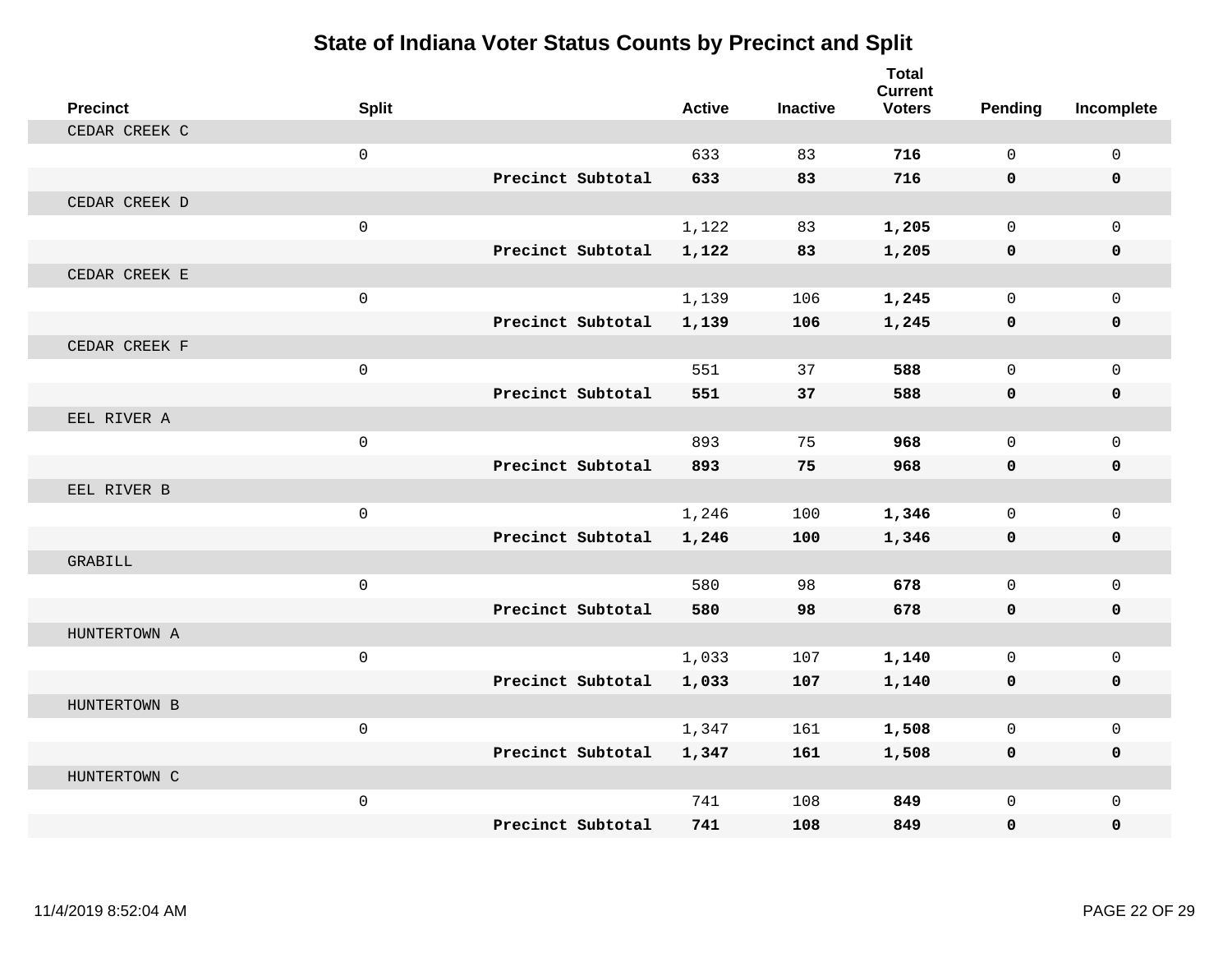| <b>Precinct</b>  | <b>Split</b>        |                   | <b>Active</b> | <b>Inactive</b> | <b>Total</b><br><b>Current</b><br><b>Voters</b> | Pending      | Incomplete   |
|------------------|---------------------|-------------------|---------------|-----------------|-------------------------------------------------|--------------|--------------|
| HUNTERTOWN D     |                     |                   |               |                 |                                                 |              |              |
|                  | $\mathbf 0$         |                   | 1,248         | 97              | 1,345                                           | $\Omega$     | $\mathbf 0$  |
|                  |                     | Precinct Subtotal | 1,248         | 97              | 1,345                                           | $\mathbf 0$  | $\mathbf 0$  |
| HUNTERTOWN ER    |                     |                   |               |                 |                                                 |              |              |
|                  | $\mathsf{O}\xspace$ |                   | 637           | 39              | 676                                             | $\mathbf{0}$ | $\mathbf{0}$ |
|                  |                     | Precinct Subtotal | 637           | 39              | 676                                             | $\mathbf 0$  | 0            |
| <b>JACKSON</b>   |                     |                   |               |                 |                                                 |              |              |
|                  | $\mathsf{O}\xspace$ |                   | 325           | 26              | 351                                             | $\mathbf 0$  | $\mathbf 0$  |
|                  |                     | Precinct Subtotal | 325           | 26              | 351                                             | $\mathbf 0$  | 0            |
| <b>JEFFERSON</b> |                     |                   |               |                 |                                                 |              |              |
|                  | $\mathbf 0$         |                   | 1,191         | 82              | 1,273                                           | $\mathbf 0$  | $\mathbf 0$  |
|                  |                     | Precinct Subtotal | 1,191         | 82              | 1,273                                           | 0            | 0            |
| LAFAYETTE A      |                     |                   |               |                 |                                                 |              |              |
|                  | $\mathbf{0}$        |                   | 1,230         | 117             | 1,347                                           | $\Omega$     | $\mathbf 0$  |
|                  |                     | Precinct Subtotal | 1,230         | 117             | 1,347                                           | $\mathbf 0$  | 0            |
| LAFAYETTE B      |                     |                   |               |                 |                                                 |              |              |
|                  | $\mathsf{O}\xspace$ |                   | 789           | 61              | 850                                             | $\mathbf 0$  | $\mathbf{0}$ |
|                  |                     | Precinct Subtotal | 789           | 61              | 850                                             | $\mathbf 0$  | 0            |
| LAFAYETTE C      |                     |                   |               |                 |                                                 |              |              |
|                  | $\mathsf{O}\xspace$ |                   | 581           | 108             | 689                                             | $\mathbf 0$  | $\mathbf 0$  |
|                  |                     | Precinct Subtotal | 581           | 108             | 689                                             | 0            | 0            |
| LAKE A           |                     |                   |               |                 |                                                 |              |              |
|                  | $\mathbf 0$         |                   | 693           | 46              | 739                                             | $\Omega$     | $\mathbf{0}$ |
|                  |                     | Precinct Subtotal | 693           | 46              | 739                                             | $\mathbf 0$  | 0            |
| LAKE B           |                     |                   |               |                 |                                                 |              |              |
|                  | $\mathbf{0}$        |                   | 1,165         | 113             | 1,278                                           | $\mathbf 0$  | $\mathbf 0$  |
|                  |                     | Precinct Subtotal | 1,165         | 113             | 1,278                                           | 0            | 0            |
| LEO-CEDARVILLE A |                     |                   |               |                 |                                                 |              |              |
|                  | $\mathsf{O}\xspace$ |                   | 1,315         | 166             | 1,481                                           | $\mathbf 0$  | $\mathbf{0}$ |
|                  |                     | Precinct Subtotal | 1,315         | 166             | 1,481                                           | 0            | 0            |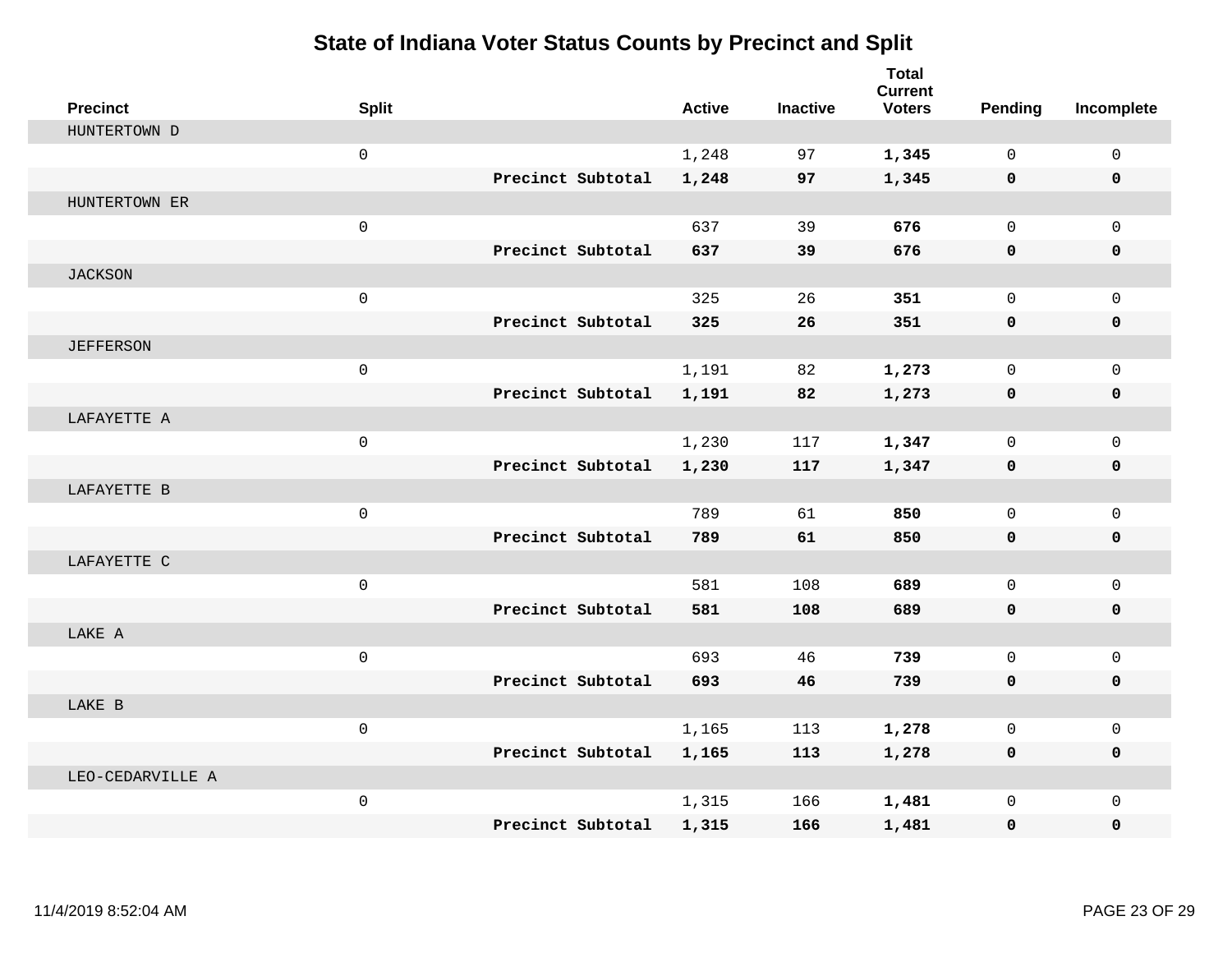| <b>Precinct</b>  | <b>Split</b>        |                   | <b>Active</b> | <b>Inactive</b> | <b>Total</b><br><b>Current</b><br><b>Voters</b> | <b>Pending</b> | Incomplete   |
|------------------|---------------------|-------------------|---------------|-----------------|-------------------------------------------------|----------------|--------------|
| LEO-CEDARVILLE B |                     |                   |               |                 |                                                 |                |              |
|                  | $\mathsf 0$         |                   | 1,005         | 127             | 1,132                                           | $\mathbf 0$    | $\mathsf{O}$ |
|                  |                     | Precinct Subtotal | 1,005         | 127             | 1,132                                           | $\mathbf 0$    | $\mathbf 0$  |
| MADISON          |                     |                   |               |                 |                                                 |                |              |
|                  | $\mathsf{O}\xspace$ |                   | 1,099         | 108             | 1,207                                           | $\mathbf 0$    | $\mathbf{0}$ |
|                  |                     | Precinct Subtotal | 1,099         | 108             | 1,207                                           | $\mathbf 0$    | 0            |
| MARION A         |                     |                   |               |                 |                                                 |                |              |
|                  | $\mathsf{O}\xspace$ |                   | 763           | 95              | 858                                             | $\Omega$       | $\mathsf{O}$ |
|                  |                     | Precinct Subtotal | 763           | 95              | 858                                             | 0              | 0            |
| MARION B         |                     |                   |               |                 |                                                 |                |              |
|                  | $\mathsf{O}\xspace$ |                   | 834           | 51              | 885                                             | $\mathbf 0$    | $\mathsf{O}$ |
|                  |                     | Precinct Subtotal | 834           | 51              | 885                                             | $\mathbf 0$    | 0            |
| MARION C         |                     |                   |               |                 |                                                 |                |              |
|                  | $\mathsf{O}\xspace$ |                   | 906           | 53              | 959                                             | $\mathbf 0$    | $\mathsf{O}$ |
|                  |                     | Precinct Subtotal | 906           | 53              | 959                                             | 0              | 0            |
| MAUMEE           |                     |                   |               |                 |                                                 |                |              |
|                  | $\mathsf{O}\xspace$ |                   | 601           | 92              | 693                                             | $\mathbf 0$    | $\mathsf{O}$ |
|                  |                     | Precinct Subtotal | 601           | 92              | 693                                             | $\mathbf 0$    | 0            |
| MILAN            |                     |                   |               |                 |                                                 |                |              |
|                  | $\mathsf 0$         |                   | 1,557         | 135             | 1,692                                           | $\mathbf 0$    | $\mathsf{O}$ |
|                  |                     | Precinct Subtotal | 1,557         | 135             | 1,692                                           | 0              | 0            |
| MONROE           |                     |                   |               |                 |                                                 |                |              |
|                  | $\mathsf{O}\xspace$ |                   | 446           | 53              | 499                                             | $\mathbf 0$    | $\mathbf 0$  |
|                  |                     | Precinct Subtotal | 446           | 53              | 499                                             | $\mathbf 0$    | 0            |
| MONROEVILLE      |                     |                   |               |                 |                                                 |                |              |
|                  | $\mathsf 0$         |                   | 650           | 107             | 757                                             | $\mathbf 0$    | $\mathbf 0$  |
|                  |                     | Precinct Subtotal | 650           | 107             | 757                                             | 0              | 0            |
| NH <sub>1</sub>  |                     |                   |               |                 |                                                 |                |              |
|                  | $\mathsf{O}\xspace$ |                   | 1,083         | 130             | 1,213                                           | $\mathbf 0$    | $\mathbf 0$  |
|                  |                     | Precinct Subtotal | 1,083         | 130             | 1,213                                           | 0              | $\mathbf 0$  |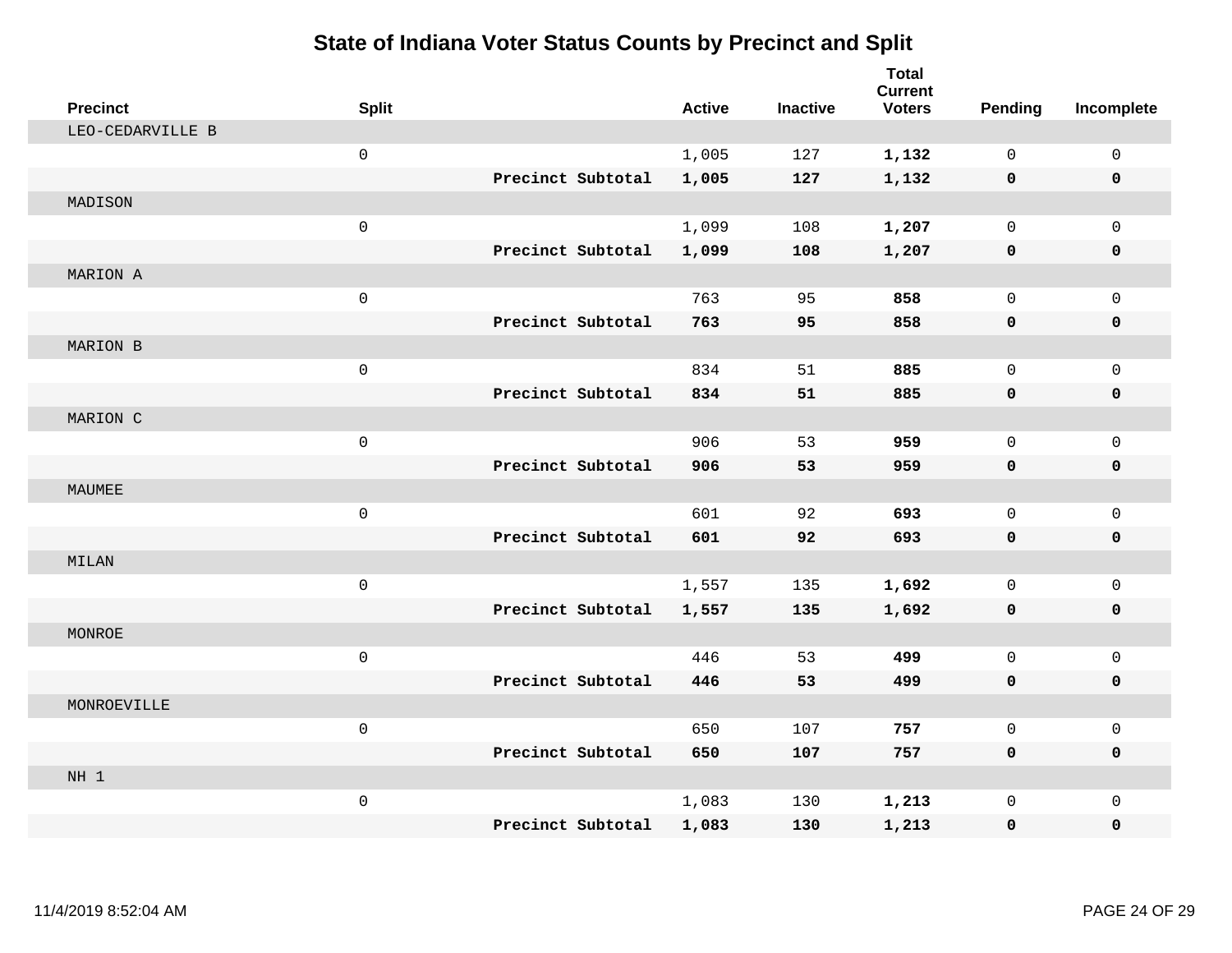| <b>Precinct</b> | <b>Split</b>        |                   | <b>Active</b>           | <b>Inactive</b> | <b>Total</b><br><b>Current</b><br><b>Voters</b> | <b>Pending</b> | Incomplete   |
|-----------------|---------------------|-------------------|-------------------------|-----------------|-------------------------------------------------|----------------|--------------|
| NH 1J           |                     |                   |                         |                 |                                                 |                |              |
|                 | $\mathsf{O}\xspace$ |                   | 187                     | 13              | 200                                             | $\mathbf 0$    | 0            |
|                 |                     | Precinct Subtotal | 187                     | 13              | 200                                             | $\mathbf 0$    | $\mathbf 0$  |
| NH 1SJ          |                     |                   |                         |                 |                                                 |                |              |
|                 | $\mathsf{O}\xspace$ |                   | 699                     | 48              | 747                                             | 0              | $\mathbf 0$  |
|                 |                     | Precinct Subtotal | 699                     | 48              | 747                                             | $\mathbf 0$    | $\pmb{0}$    |
| NH 2A           |                     |                   |                         |                 |                                                 |                |              |
|                 | $\mathsf{O}\xspace$ |                   | 1,650                   | 209             | 1,859                                           | 0              | $\mathsf{O}$ |
|                 |                     | Precinct Subtotal | 1,650                   | 209             | 1,859                                           | 0              | $\mathbf 0$  |
| NH 2J-1         |                     |                   |                         |                 |                                                 |                |              |
|                 | $\mathsf{O}\xspace$ |                   | 23                      | $\mathbf 1$     | 24                                              | 0              | $\mathbf 0$  |
|                 |                     | Precinct Subtotal | 23                      | ${\bf 1}$       | 24                                              | $\mathbf 0$    | $\pmb{0}$    |
| NH 2J-2         |                     |                   |                         |                 |                                                 |                |              |
|                 | $\mathsf{O}\xspace$ |                   | 35                      | $\overline{4}$  | 39                                              | 0              | $\mathbf 0$  |
|                 |                     | Precinct Subtotal | 35                      | 4               | 39                                              | $\mathbf 0$    | $\mathbf 0$  |
| NH 2J-3         |                     |                   |                         |                 |                                                 |                |              |
|                 | $\mathsf{O}\xspace$ |                   | $\overline{a}$          | $\mathbf{1}$    | $\overline{3}$                                  | 0              | $\mathbf 0$  |
|                 |                     | Precinct Subtotal | $\mathbf{2}$            | ${\bf 1}$       | $\mathbf{3}$                                    | $\mathbf 0$    | $\mathbf 0$  |
| NH 2J-4         |                     |                   |                         |                 |                                                 |                |              |
|                 | $\mathbf 0$         |                   | 4                       | $\mathbf 0$     | 4                                               | 0              | $\mathbf 0$  |
|                 |                     | Precinct Subtotal | $\overline{\mathbf{4}}$ | $\mathbf 0$     | $\overline{\mathbf{4}}$                         | $\mathbf 0$    | $\mathbf 0$  |
| NH 3A           |                     |                   |                         |                 |                                                 |                |              |
|                 | $\mathsf{O}\xspace$ |                   | 976                     | 121             | 1,097                                           | 0              | $\mathsf{O}$ |
|                 |                     | Precinct Subtotal | 976                     | 121             | 1,097                                           | 0              | 0            |
| NH 3B           |                     |                   |                         |                 |                                                 |                |              |
|                 | $\mathsf{O}\xspace$ |                   | 1,005                   | 101             | 1,106                                           | 0              | $\mathsf{O}$ |
|                 |                     | Precinct Subtotal | 1,005                   | 101             | 1,106                                           | 0              | 0            |
| NH 4A           |                     |                   |                         |                 |                                                 |                |              |
|                 | $\mathsf{O}\xspace$ |                   | 1,038                   | 138             | 1,176                                           | 0              | $\mathsf{O}$ |
|                 |                     | Precinct Subtotal | 1,038                   | 138             | 1,176                                           | 0              | 0            |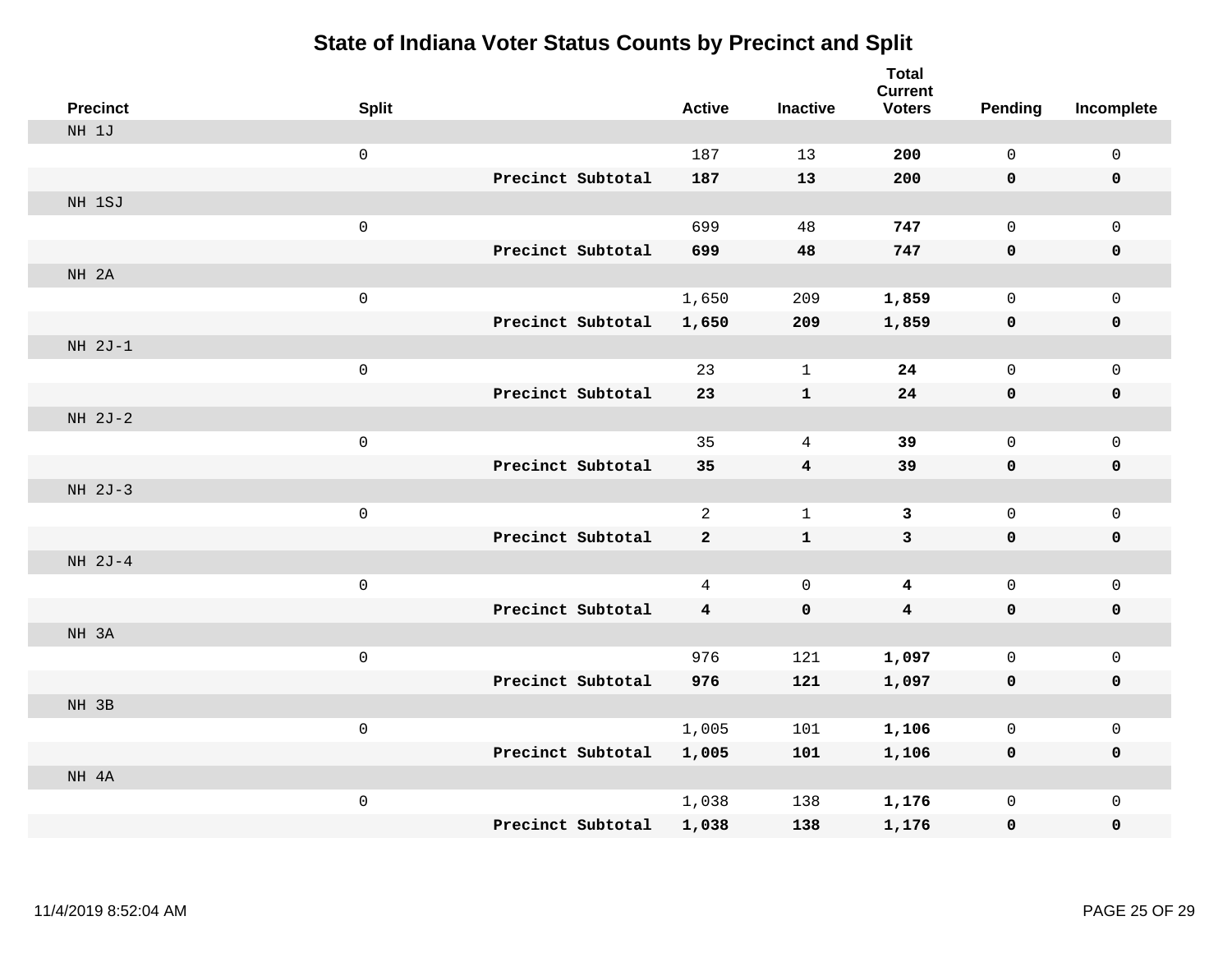| <b>Precinct</b> | <b>Split</b>        |                   | <b>Active</b> | <b>Inactive</b> | <b>Total</b><br><b>Current</b><br><b>Voters</b> | <b>Pending</b> | Incomplete   |
|-----------------|---------------------|-------------------|---------------|-----------------|-------------------------------------------------|----------------|--------------|
| NH 4B           |                     |                   |               |                 |                                                 |                |              |
|                 | $\mathsf{O}\xspace$ |                   | 874           | 105             | 979                                             | $\mathsf{O}$   | $\mathsf{O}$ |
|                 |                     | Precinct Subtotal | 874           | 105             | 979                                             | $\mathbf 0$    | $\mathbf 0$  |
| NH 5A           |                     |                   |               |                 |                                                 |                |              |
|                 | $\mathsf{O}\xspace$ |                   | 15            | 26              | 41                                              | $\mathsf{O}$   | $\mathbf 0$  |
|                 |                     | Precinct Subtotal | 15            | 26              | 41                                              | 0              | $\mathbf 0$  |
| NH 5B           |                     |                   |               |                 |                                                 |                |              |
|                 | $\mathsf{O}\xspace$ |                   | 631           | 123             | 754                                             | 0              | $\mathbf 0$  |
|                 |                     | Precinct Subtotal | 631           | 123             | 754                                             | 0              | $\mathbf 0$  |
| NH 5C           |                     |                   |               |                 |                                                 |                |              |
|                 | $\mathsf{O}\xspace$ |                   | 694           | 194             | 888                                             | 0              | $\mathsf{O}$ |
|                 |                     | Precinct Subtotal | 694           | 194             | 888                                             | 0              | $\pmb{0}$    |
| NH 5D           |                     |                   |               |                 |                                                 |                |              |
|                 | $\mathsf{O}\xspace$ |                   | $\mathbf{1}$  | $\overline{0}$  | $\mathbf 1$                                     | 0              | $\mathbf 0$  |
|                 |                     | Precinct Subtotal | $\mathbf{1}$  | 0               | $\mathbf{1}$                                    | 0              | $\mathbf 0$  |
| NH 5E           |                     |                   |               |                 |                                                 |                |              |
|                 | $\mathsf{O}\xspace$ |                   | 89            | $\mathbf{3}$    | 92                                              | 0              | $\mathbf 0$  |
|                 |                     | Precinct Subtotal | 89            | $\mathbf{3}$    | 92                                              | 0              | $\mathbf 0$  |
| PERRY B         |                     |                   |               |                 |                                                 |                |              |
|                 | $\mathsf{O}\xspace$ |                   | 1,258         | 145             | 1,403                                           | 0              | $\mathsf{O}$ |
|                 |                     | Precinct Subtotal | 1,258         | 145             | 1,403                                           | $\mathbf 0$    | 0            |
| PERRY D         |                     |                   |               |                 |                                                 |                |              |
|                 | $\mathsf{O}\xspace$ |                   | 1,341         | 94              | 1,435                                           | 0              | $\mathsf{O}$ |
|                 |                     | Precinct Subtotal | 1,341         | 94              | 1,435                                           | 0              | $\mathbf 0$  |
| PERRY H         |                     |                   |               |                 |                                                 |                |              |
|                 | $\mathbf 0$         |                   | 1,113         | 137             | 1,250                                           | 0              | $\mathbf 0$  |
|                 |                     | Precinct Subtotal | 1,113         | 137             | 1,250                                           | 0              | $\mathbf 0$  |
| PERRY J         |                     |                   |               |                 |                                                 |                |              |
|                 | $\mathsf{O}\xspace$ |                   | 613           | 70              | 683                                             | 0              | $\mathbf 0$  |
|                 |                     | Precinct Subtotal | 613           | 70              | 683                                             | 0              | $\mathbf 0$  |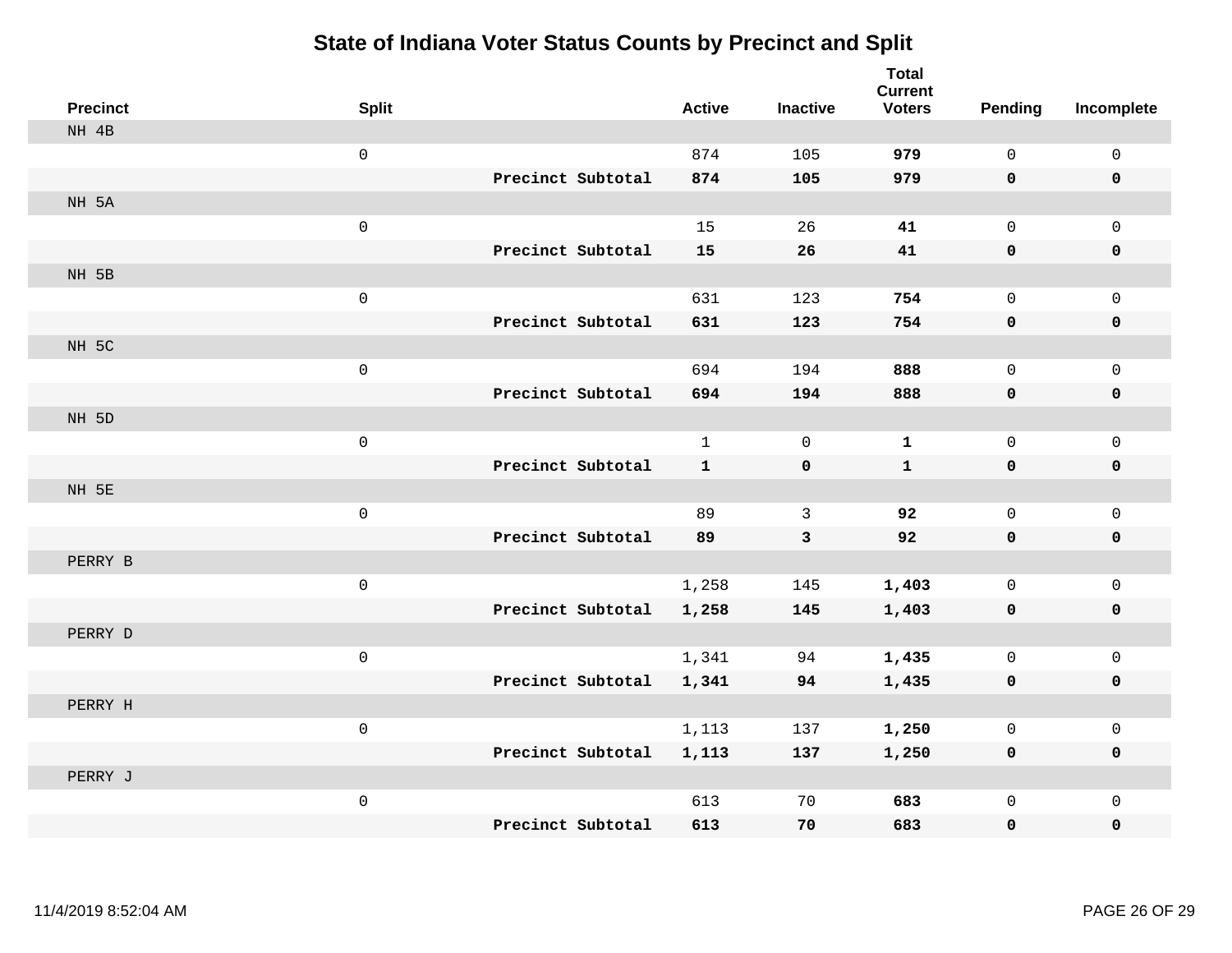| <b>Precinct</b> | <b>Split</b>   |                   | <b>Active</b> | <b>Inactive</b> | <b>Total</b><br><b>Current</b><br><b>Voters</b> | Pending      | Incomplete          |
|-----------------|----------------|-------------------|---------------|-----------------|-------------------------------------------------|--------------|---------------------|
| PERRY K         |                |                   |               |                 |                                                 |              |                     |
|                 | $\mathbf 0$    |                   | 799           | 90              | 889                                             | $\Omega$     | $\mathbf 0$         |
|                 |                | Precinct Subtotal | 799           | 90              | 889                                             | $\mathbf 0$  | 0                   |
| PERRY L         |                |                   |               |                 |                                                 |              |                     |
|                 | $\mathbf 0$    |                   | 1,574         | 255             | 1,829                                           | $\mathbf 0$  | $\mathbf 0$         |
|                 |                | Precinct Subtotal | 1,574         | 255             | 1,829                                           | 0            | 0                   |
| PERRY N         |                |                   |               |                 |                                                 |              |                     |
|                 | $\mathsf 0$    |                   | 1,244         | 146             | 1,390                                           | $\mathsf{O}$ | $\mathsf 0$         |
|                 |                | Precinct Subtotal | 1,244         | 146             | 1,390                                           | $\mathbf 0$  | $\pmb{0}$           |
| PERRY O         |                |                   |               |                 |                                                 |              |                     |
|                 | $\mathbf 0$    |                   | 917           | 87              | 1,004                                           | $\mathbf{0}$ | 0                   |
|                 |                | Precinct Subtotal | 917           | 87              | 1,004                                           | 0            | $\pmb{0}$           |
| PERRY R         |                |                   |               |                 |                                                 |              |                     |
|                 | PERRY R - 1    |                   | 573           | 61              | 634                                             | $\Omega$     | $\mathbf 0$         |
|                 | PERRY R - TOWN |                   | 16            | $\mathbf{1}$    | 17                                              | $\mathbf{0}$ | $\mathbf 0$         |
|                 |                | Precinct Subtotal | 589           | 62              | 651                                             | $\mathbf 0$  | $\mathbf 0$         |
| PERRY S         |                |                   |               |                 |                                                 |              |                     |
|                 | $\mathsf 0$    |                   | 1,661         | 156             | 1,817                                           | $\mathbf 0$  | $\mathsf{O}\xspace$ |
|                 |                | Precinct Subtotal | 1,661         | 156             | 1,817                                           | 0            | 0                   |
| PERRY T         |                |                   |               |                 |                                                 |              |                     |
|                 | $\mathbf 0$    |                   | 448           | 46              | 494                                             | $\mathbf 0$  | $\mathbf 0$         |
|                 |                | Precinct Subtotal | 448           | 46              | 494                                             | $\mathbf 0$  | 0                   |
| PLEASANT A      |                |                   |               |                 |                                                 |              |                     |
|                 | $\mathsf 0$    |                   | 382           | 35              | 417                                             | $\mathbf 0$  | $\mathbf 0$         |
|                 |                | Precinct Subtotal | 382           | 35              | 417                                             | 0            | 0                   |
| PLEASANT B      |                |                   |               |                 |                                                 |              |                     |
|                 | $\mathbf 0$    |                   | 819           | 86              | 905                                             | $\mathbf 0$  | $\mathsf 0$         |
|                 |                | Precinct Subtotal | 819           | 86              | 905                                             | $\mathbf 0$  | $\mathbf 0$         |
| PLEASANT C      |                |                   |               |                 |                                                 |              |                     |
|                 | $\mathsf 0$    |                   | 786           | 96              | 882                                             | $\mathsf{O}$ | $\mathsf 0$         |
|                 |                | Precinct Subtotal | 786           | 96              | 882                                             | $\mathbf 0$  | 0                   |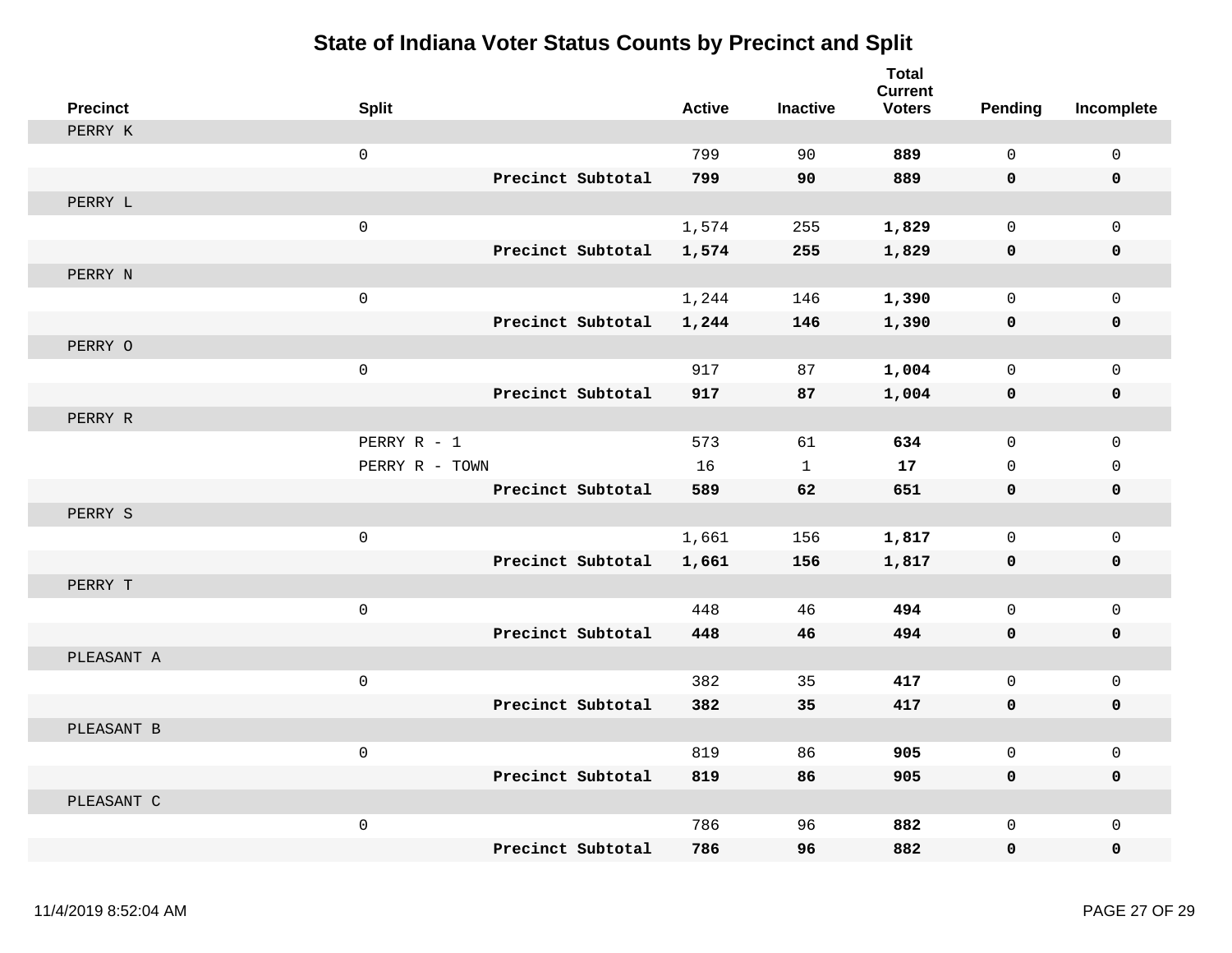| <b>Precinct</b> | <b>Split</b>        |                   | <b>Active</b> | <b>Inactive</b> | <b>Total</b><br><b>Current</b><br><b>Voters</b> | <b>Pending</b> | Incomplete   |
|-----------------|---------------------|-------------------|---------------|-----------------|-------------------------------------------------|----------------|--------------|
| SCIPIO          |                     |                   |               |                 |                                                 |                |              |
|                 | $\mathsf 0$         |                   | 257           | 29              | 286                                             | 0              | $\mathsf 0$  |
|                 |                     | Precinct Subtotal | 257           | 29              | 286                                             | 0              | 0            |
| SPRINGFIELD A   |                     |                   |               |                 |                                                 |                |              |
|                 | $\mathsf 0$         |                   | 781           | 69              | 850                                             | $\mathbf 0$    | $\mathsf{O}$ |
|                 |                     | Precinct Subtotal | 781           | 69              | 850                                             | 0              | 0            |
| SPRINGFIELD B   |                     |                   |               |                 |                                                 |                |              |
|                 | $\mathsf{O}\xspace$ |                   | 937           | 119             | 1,056                                           | 0              | $\mathsf{O}$ |
|                 |                     | Precinct Subtotal | 937           | 119             | 1,056                                           | 0              | 0            |
| ST JOE A        |                     |                   |               |                 |                                                 |                |              |
|                 | $\mathsf{O}$        |                   | 907           | 132             | 1,039                                           | $\mathbf 0$    | $\mathbf 0$  |
|                 |                     | Precinct Subtotal | 907           | 132             | 1,039                                           | 0              | 0            |
| ST JOE B1       |                     |                   |               |                 |                                                 |                |              |
|                 | $\mathsf{O}$        |                   | 743           | 115             | 858                                             | $\Omega$       | $\mathsf{O}$ |
|                 |                     | Precinct Subtotal | 743           | 115             | 858                                             | 0              | 0            |
| ST JOE B2       |                     |                   |               |                 |                                                 |                |              |
|                 | $\mathsf{O}$        |                   | 344           | 148             | 492                                             | $\mathbf 0$    | $\mathbf{0}$ |
|                 |                     | Precinct Subtotal | 344           | 148             | 492                                             | 0              | 0            |
| ST JOE C        |                     |                   |               |                 |                                                 |                |              |
|                 | $\mathsf{O}$        |                   | 19            | 5               | 24                                              | $\Omega$       | $\mathbf 0$  |
|                 |                     | Precinct Subtotal | 19            | 5               | 24                                              | 0              | $\mathbf 0$  |
| ST JOE D        |                     |                   |               |                 |                                                 |                |              |
|                 | $\mathsf{O}$        |                   | 6             | $\mathbf 1$     | $\overline{7}$                                  | $\mathbf 0$    | $\mathsf{O}$ |
|                 |                     | Precinct Subtotal | 6             | ${\bf 1}$       | $\overline{7}$                                  | 0              | 0            |
| ST JOE E        |                     |                   |               |                 |                                                 |                |              |
|                 | $\mathsf{O}$        |                   | 342           | 25              | 367                                             | 0              | 0            |
|                 |                     | Precinct Subtotal | 342           | 25              | 367                                             | 0              | 0            |
| ST JOE F        |                     |                   |               |                 |                                                 |                |              |
|                 | $\mathsf{O}\xspace$ |                   | 548           | 40              | 588                                             | 0              | $\mathsf{O}$ |
|                 |                     | Precinct Subtotal | 548           | 40              | 588                                             | 0              | 0            |